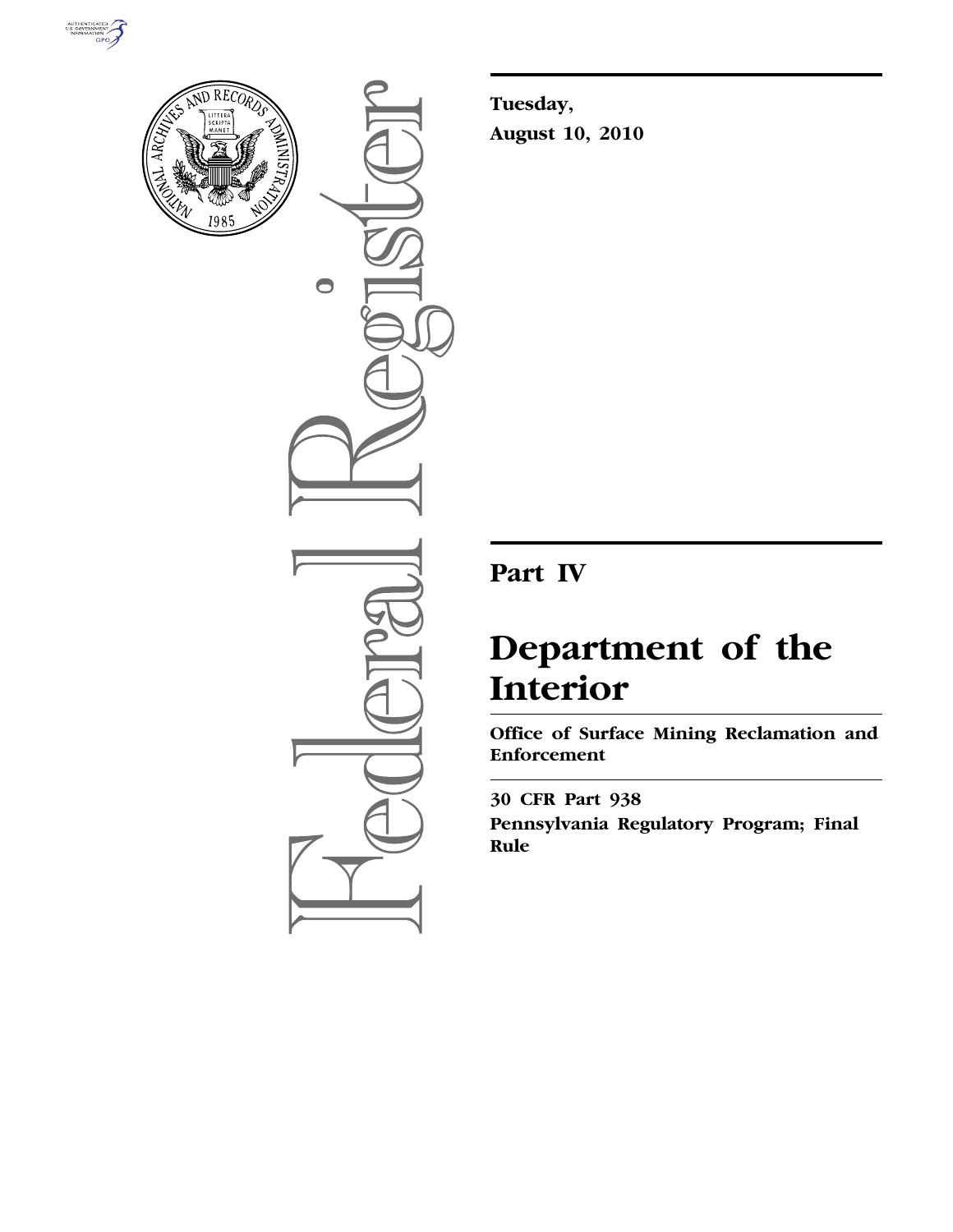#### **DEPARTMENT OF THE INTERIOR**

#### **Office of Surface Mining Reclamation and Enforcement**

#### **30 CFR Part 938**

**[PA–153; Docket ID OSM–2008–0021]** 

#### **Pennsylvania Regulatory Program**

**AGENCY:** Office of Surface Mining Reclamation and Enforcement (OSM), Interior.

**ACTION:** Final rule; partial approval of amendment.

**SUMMARY:** OSM is announcing its partial approval of a program amendment submitted by the Commonwealth of Pennsylvania for the purpose of addressing the need for financial guarantees to cover the costs of treatment of post-mining pollutional discharges and land reclamation for those surface coal mining sites that were originally bonded under the Commonwealth's now defunct alternative bonding system (ABS). OSM is requiring that Pennsylvania ensure that its program provides suitable, enforceable funding mechanisms sufficient to guarantee coverage of land reclamation at all original ABS sites. **DATES:** *Effective Date:* August 10, 2010.

#### **FOR FURTHER INFORMATION CONTACT:**

George Rieger, Director, Pittsburgh Field Division, *Telephone:* (717) 782–4036, *email: [grieger@osmre.gov.](mailto:grieger@osmre.gov)* 

#### **SUPPLEMENTARY INFORMATION:**

I. Background on the Pennsylvania Program II. Description of the Amendment

III. OSM Findings

IV. Summary and Disposition of Comments V. OSM's Decision

VI. Procedural Determinations

#### **I. Background on the Pennsylvania Program**

Section 503(a) of the Act permits a State to assume primacy for the regulation of surface coal mining and reclamation operations on non-Federal and non-Indian lands within its borders by demonstrating that its State program includes, among other things, "\* \* \* a State law which provides for the regulation of surface coal mining and reclamation operations in accordance with the requirements of the Act "\* \* and rules and regulations consistent with regulations issued by the Secretary pursuant to the Act.'' *See* 30 U.S.C.  $1253(a)(1)$  and  $(7)$ . On the basis of these criteria, the Secretary of the Interior conditionally approved the Pennsylvania program on July 30, 1982.

You can find additional background information on the Pennsylvania program, including the Secretary's

findings, the disposition of comments, and conditions of approval in the July 30, 1982, **Federal Register**, 47 FR 33050. You can also find later actions concerning Pennsylvania's program and program amendments at 30 CFR 938.11, 938.12, 938.13, 938.15 and 938.16.

#### *General Discussion—Bonding Regulations*

SMCRA's implementing regulations at 30 CFR Part 800 specify the minimum requirements for filing and maintaining bonds and insurance for surface coal mining and reclamation operations under regulatory programs. This Part includes (but is not limited to) a description of the regulatory authority's responsibilities and definitions, the requirement to file a bond, the form of the performance bond, the period of liability, the determination of bond amount and adjustment of the amount, and the general terms and conditions of a bond.

Coal operators are required to file a bond for reclamation of disturbed land in accordance with permit requirements. The bond should cover the entire permit area and the amount may be determined incrementally as reclamation phases are completed. Independent increments should be of sufficient size and configuration to provide for efficient reclamation operations should reclamation by the regulatory authority become necessary. The applicant can file a bond or another financial instrument to cover the bond amount.

These bonding methods include a bond for the entire permit area, a cumulative bond schedule and bond for the initial area, an incremental bond schedule and bond for the first increment, or an alternative bonding system if it achieves the objectives and purposes of the bonding program. As set forth at 30 CFR 800.11(e), the objectives of the bonding program are: (1) To assure that the regulatory authority will have available sufficient money to complete the reclamation plan for any areas which may be in default at any time; and, (2) to provide a substantial economic incentive for the permittee to comply with all reclamation provisions.

In addition to prescribing, by regulation, the terms and conditions for performance bonds, the regulatory authority is also responsible for determining the amount of the bond, including any adjustments to such amount. The determination of the bond amount should depend upon the requirements of the approved permit and reclamation plan and reflect the probable difficulty of reclamation. The amount of the bond should be sufficient

to assure the completion of the reclamation plan if the work has to be completed by the regulatory authority.

The amount of the bond shall be adjusted by the regulatory authority from time to time as the area requiring bond coverage is increased or decreased or where the cost of future reclamation changes. The regulatory authority may require periodic times or set a schedule for reevaluating and adjusting the bond amount to fulfill this requirement.

The regulatory authority may release liability under a bond when reclamation activities are completed and may require forfeiture of such bonds if the terms of the permit or bond are not met. The liability period shall extend until all reclamation, restoration, and abatement work under the permit has been completed.

Throughout the U.S., State regulatory programs have employed a variety of bonding programs, some electing to employ a conventional bonding program (full-cost bonding program that requires site-specific bonds as the only means of assuring reclamation following completion of mining) and others electing to employ an ABS as provided for in § 800.11(e).

#### *Background on Pennsylvania's Bonding Program*

For almost 60 years Pennsylvania law has regulated surface mining and has required some degree of land reclamation. For most of the same period it has also required bonds, in changing amounts and formats, to ensure the required land reclamation. The current requirements for both land reclamation and bonding are found in the Surface Mining Conservation and Reclamation Act (PASMCRA) (52 p.s. SS 1396.1–1396.31), the Coal Refuse Disposal Control Act (CRDCA) (52, P.S. SS 30.51–30.66) and the Clean Streams Law (CSL) (35 p.s. SS 691.1–691.1001). These provisions require a bond to be filed prior to commencement of mining, and to be conditioned ''that the permittee shall faithfully perform all of the requirements'' of PASMCRA, the CSL, and other applicable statutes.

The conventional bonding system is based on the mine operator's description of the maximum amount of reclamation needed during the term of the permit. The proposed dimensions of the mining activity are combined with bond rate guidelines to calculate the total bond. The PADEP developed bond rate guidelines using actual bid costs submitted for abandoned mine lands and forfeited mine sites reclamation contracts and other appropriate sources. Revised guidelines are published in the Pennsylvania Bulletin annually.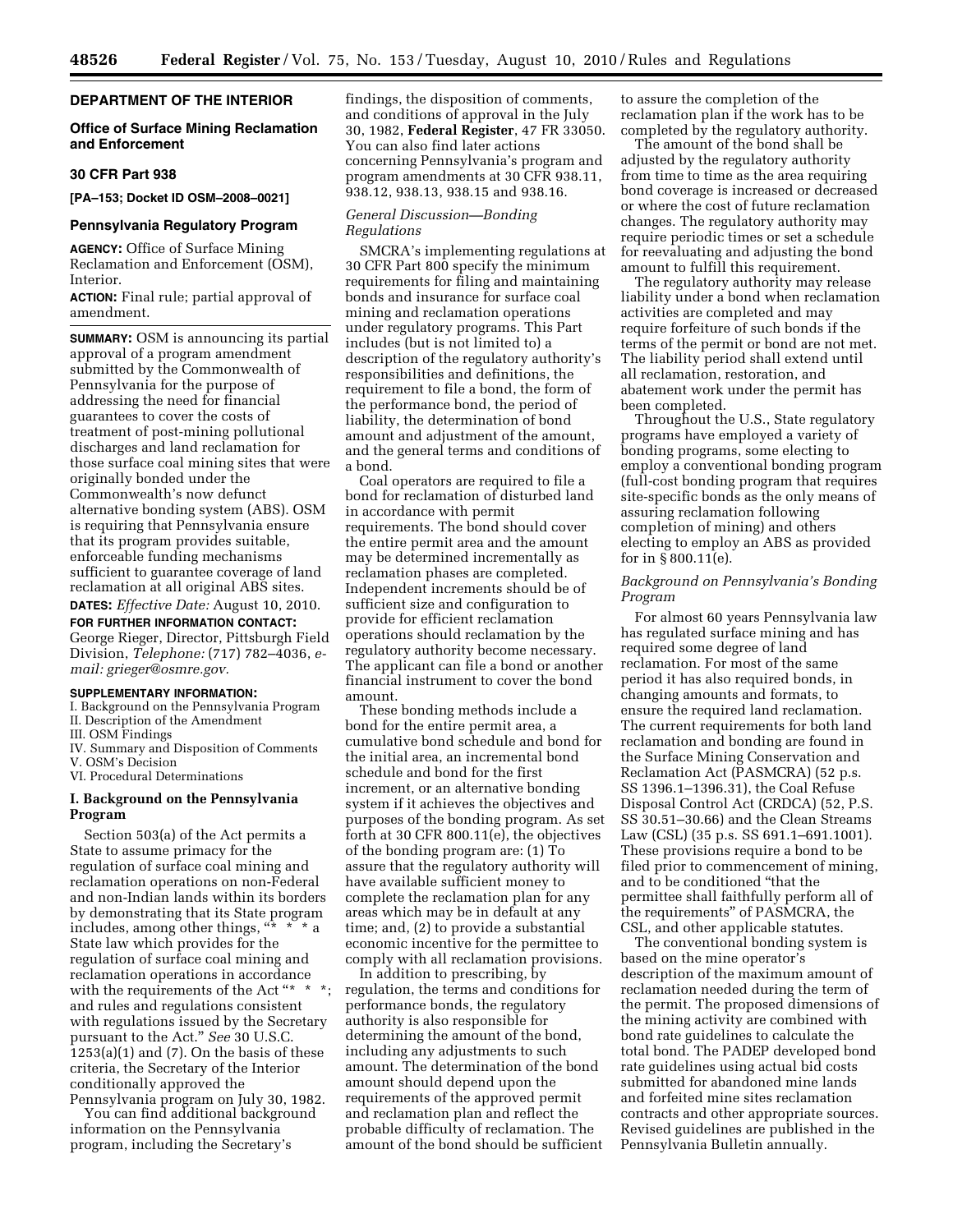Pennsylvania's mining laws provide the basis for conventional bonding. The conventional bonding system incorporates the bonding obligations of those acts and the regulations and considers the following criteria.

The bond amount is the cost to the Commonwealth for hiring a contractor to complete the permitted reclamation plan to regulatory standards. It reflects the Commonwealth's maximum responsibilities under the approved operation and reclamation plan for land reclamation.

The operation and reclamation plans in the coal mining permit application describe how the operator will mine and reclaim the site. The PADEP relies upon the operator's plan, plus site-specific special conditions, when calculating the total bond.

Permit approval requires a finding that there is no presumptive evidence of pollution to the waters of the Commonwealth. Consequently, postmining pollutional discharges of mine drainage are not anticipated in the reclamation plan. The calculation of the initial bond amount for a coal mining permit does not include costs for the treatment of mine drainage or anything not anticipated in the approved permit and reclamation plan.

Many factors contribute to the design of a mine site, and therefore effect the rate of bond required for full reclamation. If the methods of mining or operation change, standards of reclamation change, or the cost of reclamation, restoration or abatement work increases, the PADEP will require the permittee to recalculate the bond.

From 1982 until 2001, Pennsylvania's approved program included operation of an ABS for surface coal mines, coal refuse reprocessing operations and coal preparation plants. Under the ABS, in the event of bond forfeiture, the amount of bond posted by the operator for the forfeited site was supplemented by other funds (the Surface Mining Conservation and Reclamation Fund, or SMCR Fund). This fund (referred to as a bond pool) was funded in part by a per-acre reclamation fee paid by operators of permitted sites and was used to supplement site-specific bonds posted by those operators for each mine site, in the event of bond forfeiture.

In 1991, OSM's oversight activities determined that Pennsylvania's ABS included unfunded reclamation liabilities for backfilling, grading, and revegetating mined land and OSM determined that the ABS was financially incapable of abating or treating unanticipated pollutional discharges from bond forfeiture sites under its jurisdiction.

In May 1991, OSM codified a required regulatory program amendment at 30 CFR 938.16(h), directing Pennsylvania to submit information by November 1991 which demonstrated that Pennsylvania's ABS was solvent. The program amendment required Pennsylvania to submit information demonstrating that the revenues generated by the collection of the reclamation fee, as amended in 25 Pa. Code 86.17(e) will assure that Pennsylvania's ABS can be operated in a manner that will meet the requirements of 30 CFR Part 800.11(e). *See* 56 FR 24687 (May 31, 1991).

Additionally, in October 1991, OSM notified Pennsylvania that in order for Pennsylvania to maintain jurisdiction of the regulatory program under the Federal Surface Mining Control and Reclamation Act of 1977, 30 U.S.C. 1201 *et seq.* Pennsylvania had to address program deficiencies related to administration of the ABS. This document is commonly referred to as a "732 letter," because it was issued pursuant to the Federal regulations, at 30 CFR 732.17.

These OSM actions identified a deficiency in the ABS concerning the system's ability to generate sufficient funds to complete the reclamation of all primacy ABS bond forfeiture sites, including the costs to treat pollutional discharges on these sites. Since 1991, Pennsylvania had undertaken actions and made changes to its bonding program in an effort to address the deficiencies identified. In the late 1990s, Pennsylvania concluded the ABS could not be amended to meet the Federal requirements, and in 2001, Pennsylvania terminated the ABS and converted the active permits covered by the ABS to a ''full-cost'' bonding program (conventional bonding program). This program requires a permittee to post a site-specific bond in an amount sufficient to cover the estimated costs to complete reclamation in the event of bond forfeiture.

Following termination of the ABS, Pennsylvania and OSM developed a programmatic solution for addressing all of the discharges on the forfeited ABS sites, which was memorialized in a document titled ''Pennsylvania Bonding System Enhancements.'' By letter dated June 12, 2003, OSM notified the PADEP that the conversion to a full-cost bonding program, as well as other additional measures taken by the State, were sufficient to remedy the deficiencies cited in the 732 letter, which it declared to be terminated, and agreed with Pennsylvania that the only ABS obligation remaining was to

expend remaining ABS monies for reclamation of forfeited sites.

On October 7, 2003, OSM published a final rule removing the required amendment at 30 CFR 938.16(h) on the basis that the conversion from an ABS to a full-cost bonding program rendered the requirement to comply with 30 CFR 800.11(e) moot. *See* 68 FR 57805. Subsequent to these OSM actions, a lawsuit was filed in the U.S. District Court for the Middle District Court of Pennsylvania by several citizens groups in December 2003 challenging OSM's termination of the 1991 Part 732 Notice and its removal of the required program amendment in 30 CFR 938.16(h). (*Pennsylvania Federation of Sportsmen's Clubs Inc. et al.* v. *Norton*, No. 1:03–CV–2220). In 2006, the U.S. District Court granted a motion requesting dismissal of the case. The district court affirmed OSM's decision in a Memorandum Opinion and Order dated February 1, 2006. *Id.* The plaintiffs appealed the District Court's decision to the U.S. Court of Appeals for the Third Circuit.

#### *Court Decision*

On August 2, 2007, the United States Court of Appeals for the Third Circuit reversed the district court's decision and set aside OSM's decision to remove the required amendment and the 732 letter. *Pennsylvania Federation of Sportsmen's Clubs* v. *Kempthorne,* 497 F.3d 337 (3rd Cir. 2007) (*Kempthorne*). At issue, relevant to this notice, was whether OSM properly terminated the requirement that Pennsylvania demonstrate that its SMCR Fund was in compliance with 30 CFR 800.11(e). The ruling by the Third Circuit reinstated 938.16(h) and the 1991 Part 732 Notice and remanded the decision to OSM.

The court ruled that the primacy ABS forfeited sites, plus any additional sites permitted under the ABS whose reclamation costs are not fully covered by a conventional bond, remain subject to the requirements of 30 CFR Part 800.11(e)(1). The Third Circuit concluded: ''While it is true that the 'ABS Fund' continues to exist in name, it no longer operates as an ABS, that is, as a bond pool, to provide liability coverage for new and existing mining sites.'' 497 F.3d at 349. However, the Court went on to "conclude that 800.11(e) continues to apply to sites forfeited prior to the CBS [conventional bonding system] conversion.'' *Id.* at 353. In commenting further on 30 CFR 800.11(e), the Court stated that ''[t]he plain language of this provision requires that Pennsylvania demonstrate adequate funding for mine discharge abatement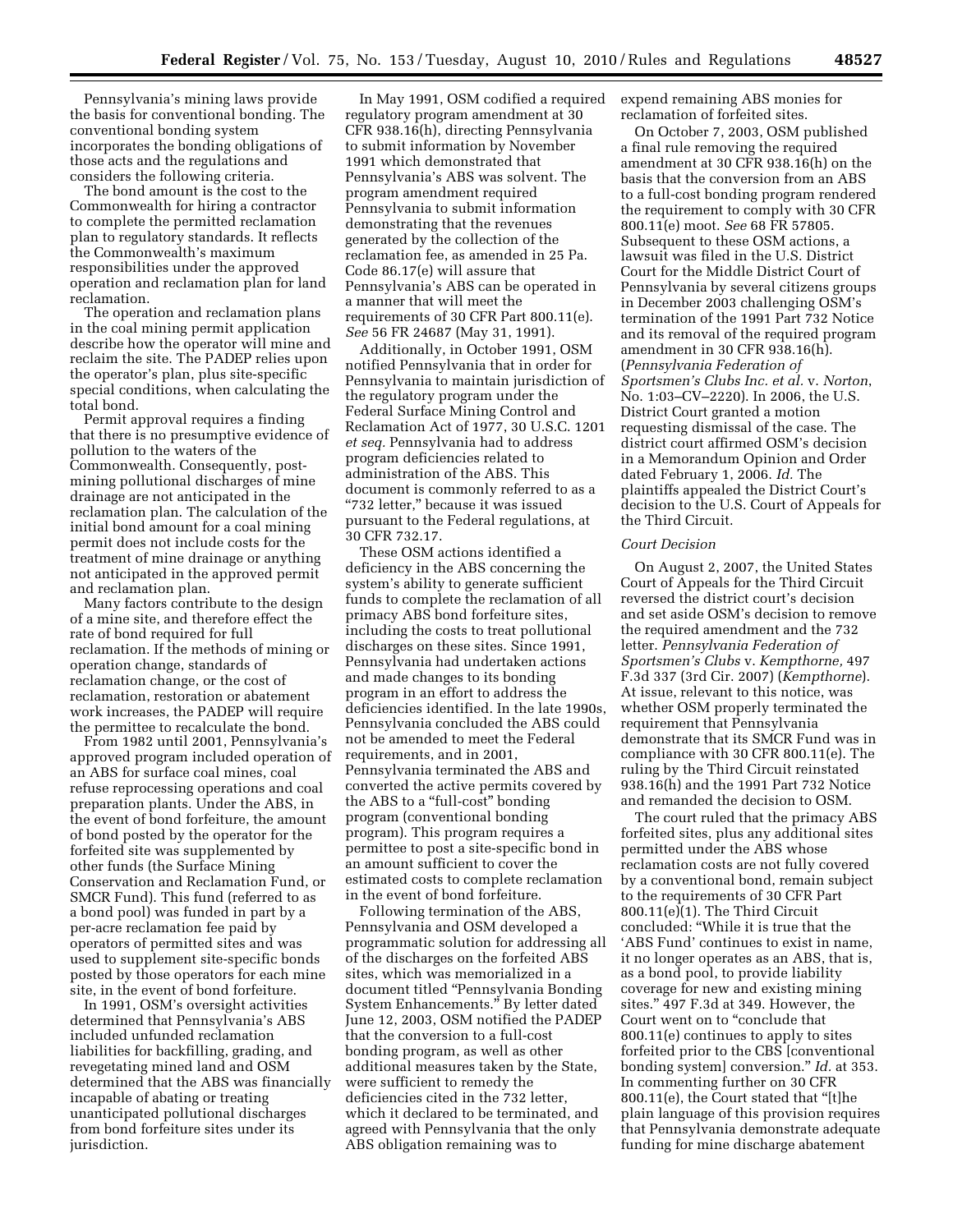and treatment at all ABS forfeiture sites.'' *Id.* at 354.

Finally, the court also concluded that ''a plain reading of the words 'any areas which may be in default at any time' indicates that the obligations prescribed by § 800.11(e) are not restricted to the immediate circumstances surrounding the approval of an ABS, but are instead ongoing in nature and apply at any time, so long as those mining areas originally bonded under the ABS, and not yet converted to CBS bonds, still exist.'' *Id.*  at 352. As such, Pennsylvania shall provide for the complete reclamation and treatment of these sites and their pollutional discharges by assuring Pennsylvania has available sufficient money to complete reclamation for these sites at any time.

#### *State Response*

Pennsylvania submitted the program amendment in an attempt to satisfy two mandates placed on the State's approved surface coal mining operations regulatory program in 1991. The mandates, in the form of a required amendment published in the Code of Federal Regulations, and a letter from OSM, required Pennsylvania to eliminate funding deficiencies in its bonding program.

Two categories of surface coal mining sites requiring treatment of post-mining pollutional discharges and land reclamation are the subject of this notice: (1) Those sites that already had their bonds forfeited at the time of the dissolution of ABS; and (2) those that were permitted and had bonds that were not forfeited at the time of the dissolution of the ABS, but had existing reclamation liabilities, for which available financial guarantees were not sufficient to cover the entire cost of treatment or reclamation during the conversion to the Commonwealth's conventional bonding system. These sites, if forfeited, would be considered liabilities of the ABS.

#### **II. Submission of the Amendment**

By letter dated August 1, 2008 (Administrative Record Number PA 802.43), Pennsylvania sent OSM a proposed program amendment that is intended to satisfy a required amendment that was imposed by OSM in a final rule published in the **Federal Register** on May 31, 1991, 56 FR 24687, and codified in the Federal Regulations at 30 CFR 938.16(h). This proposed program amendment is also intended to satisfy the 732 letter dated October 1, 1991. Both the required amendment and the 732 letter are discussed in more detail in Section I.

OSM announced receipt of the proposed amendment in the January 14, 2009, **Federal Register** (74 FR 2005– 2015) (Administrative Record No. PA 802.49) and in the same document invited public comment and provided an opportunity for a public meeting on the adequacy of the proposed amendment. The public comment period closed on February 13, 2009. We received comments from four entities; The Pennsylvania Coal Association comment dated February 11, 2009 (Administrative Record No. PA 802.59); PennFuture letter dated February 27, 2009, representing Pennsylvania Federation of Sportsmen's Clubs, Inc., the Sierra Club, Pennsylvania Council of Trout Unlimited, Citizens for Coal Field Justice, Mountain Watershed Association, Inc., and Citizen's for Pennsylvania's Future (Administrative Record No. PA 802.60); the United States Environmental Protection Agency memorandum dated February 13, 2009 (Administrative Record No. PA 802.58); and the Mining and Reclamation Advisory Board letter dated February 12, 2009 (Administrative Record No. PA 802.56). Two other Federal agencies responded with no comment (U.S. Fish and Wildlife Services' note dated January 22, 2009 (Administrative Record No. PA 802.52), and the U.S. Department of Labor memorandum received February 5, 2009 (Administrative Record No. PA 802.54).

*Treatment of Post-Mining Discharges (Parts A, C & E of the Amendment Submission):* To address the treatment of post-mining discharges, Pennsylvania proposed regulatory provisions; provided a demonstration of sufficient funding; and proposed the use of treatment trusts.

*Land Reclamation (Parts B & D of the Amendment Submission):* To address land reclamation liabilities for sites originally permitted under the ABS, Pennsylvania submitted a statutory provision and demonstration of sufficient funding.

This program amendment consists of five parts: (A) Regulatory Changes to Establish Legally Enforceable Means of Funding the O&M and Recapitalization Costs for the ABS Legacy Sites; (B) The Conversion Assistance Program; (C) Trust Funds as an Alternative System and Other Equivalent Guarantee: Rationale for Approval; (D) Demonstration of Sufficient Funding for Outstanding Land Reclamation at Primacy ABS Forfeiture Sites; and, (E) Demonstration of Sufficient Funding for Construction of all Necessary Discharge Treatment Facilities at the Primacy ABS Forfeiture Sites.

*Regulatory Changes (Part A):*  Pennsylvania explains that the regulatory changes submitted with this amendment provide a ''legally enforceable mechanism'' for paying the costs of treating the discharges at the ABS legacy sites in perpetuity. In summary, these changes restructure the reclamation fee and dedicate other sources of funding for performing reclamation of the ABS sites. The PADEP recognizes the reclamation fee as a flexible source of funding for the operation and maintenance costs associated with treating discharges at the ABS legacy sites.

*Conversion Assistance Program and Treatment Trusts (Parts B and C):* The conversion process included several changes to the active bonding program. Section 4(d.2) of the PASMCRA, 52 P.S. 1396.4(d.2), authorized PADEP to establish alternative financial assurance mechanisms that meet the purposes and objectives of the bonding program (*i.e.*, Conversion Assistance Program and Treatment Trusts).

*Demonstrations of Sufficient Funding (Parts D and E):* Pennsylvania submitted documentation to demonstrate that it has available sufficient funds to complete the outstanding land reclamation and sufficient funds to construct the necessary dischargetreatment facilities for all the ABS legacy sites at any time, as required by the Third Circuit's decision.

Pennsylvania explains that the regulatory changes described in Part A, along with the remaining portions of this State program amendment, described in Parts B through E below, while they do not consist of changes to Pennsylvania regulations, are financial mechanisms PADEP has established that will work in concert with the regulatory changes described above to bring Pennsylvania into compliance with the required amendment at 30 CFR 938.16(h), the 1991 732 letter, and, consequently, with the ABS standard of sufficiency set forth in 30 CFR 800.11(e). Pennsylvania is seeking approval of this program amendment submission in its entirety in accordance with 30 CFR 732.17(h) and the Part 732 Notices.

#### **III. OSM Findings**

*Part A. Regulatory Changes To Establish Legally Enforceable Means of Funding the O&M and Recapitalization Costs for the ABS Legacy Sites* 

The following is a description of the changes to Pennsylvania's Code that are being proposed: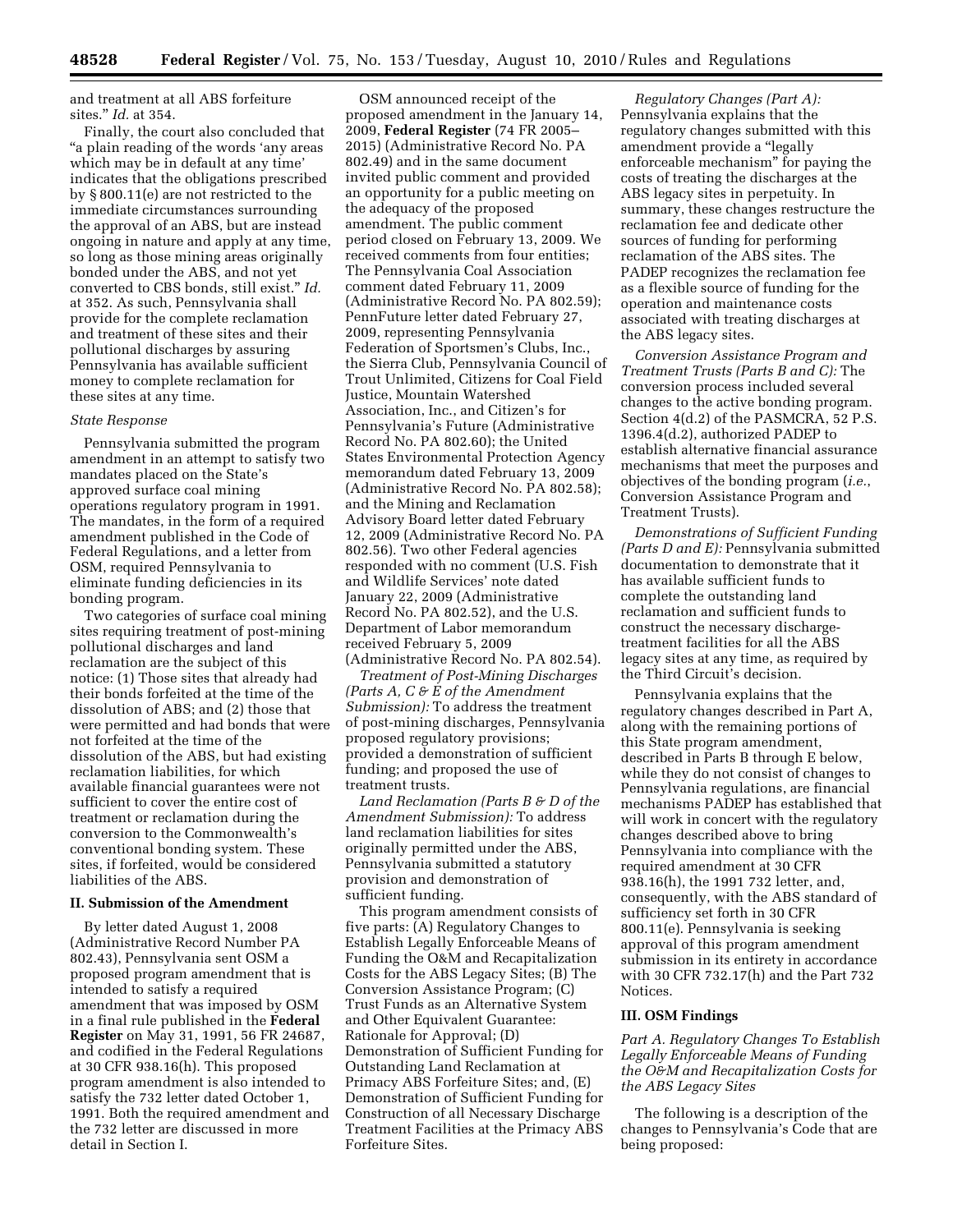Summary of Regulatory Changes— Section 86.1, Definitions

1. Subchapter A. General Provisions, Section 86.1: Definitions

The terms, ABS legacy sites, operational area, operation and maintenance costs, primacy alternate bonding system, and recapitalization costs were added to Pennsylvania's list of definitions to clarify and define these terms when discussing and addressing sites that were permitted under the alternative bonding system.

*Finding:* We are approving Pennsylvania's changes to its definitions that define the following terms: ABS legacy sites, operational area, operation and maintenance costs, primacy alternate bonding system, and recapitalization costs. There are no Federal counterparts to these definitions; however, they are not inconsistent with SMCRA and its implementing regulations.

Summary of Regulatory Changes— Section 86.17, Permit and Reclamation Fees

2. Subchapter B. Permits, General Requirements for Permits and Permit Applications, Section 86.17 Permit and Reclamation Fees

a. Section 86.17(e) Reclamation Fees:

This provision revises the text of Section 86.17(e) to clarify the application of this subsection in the context of the CBS. The revisions provide that the reclamation fee is assessed for each acre of the approved operational area of the permit. The proposed revisions also clarify the manner in which the reclamation fee is assessed. Finally, minor editorial changes were made by adding references to Section 86.143 (relating to the requirement to file a bond) and to the exception for remining areas provided in Section 86.283(c).

b. Section 86.17(e)(1) (deposit and use of reclamation fees)

This provision, in conjunction with Section 86.187(a)(1), establishes a separate subaccount within the SMCR Fund called the Reclamation Fee O&M (operation and maintenance) Trust Account (RFO&M Account), and requires the PADEP to deposit all reclamation fees it collects into the RFO&M Account. The funds included in the account are held in trust by the Commonwealth to treat post-mining pollutional discharges at ABS legacy sites. This subsection also requires that the PADEP use the reclamation fees only for the purpose of paying the costs associated with treating such

discharges. The reclamation fee is an adjustable source of revenue that PADEP will review annually to determine if adjustment of the fee is needed. In addition, this provision requires that all interest earned on the monies in the RFO&M Account be deposited into the account and be used only to pay the costs associated with treating post-mining pollutional discharges at ABS legacy sites.

c. Section 86.17(e)(2) (preparation of fiscal-year report on RFO&M Account)

This provision requires the PADEP to prepare a report at the end of each fiscal year, which will include a financial analysis and projections of the revenues and expenditures of the RFO&M Account. The report must be made available for review by the Pennsylvania Mining and Reclamation Advisory Board (MRAB) and the general public. This provision establishes a process by which the MRAB and the general public can examine the PADEP's expenditure of funds from the RFO&M Account for the treatment of discharges at the ABS legacy sites, the amount of revenue deposited into the account during the prior fiscal year from the various dedicated revenue sources, the projected expenditures and projected revenue. Pennsylvania believes that this provision will assist OSM, the MRAB, affected persons in the industry, and interested members of the public, with their oversight of the PADEP's compliance with the requirements of 30 CFR 800.11(e) as applied to the ABS legacy sites, the Court ruling in *Kempthorne,* and the required program amendment at 30 CFR 938.16(h).

d. Section 86.17(e)(3) (amount of the reclamation fee)

The amount of the reclamation fee is currently set at \$100 per acre. Section 86.17(e)(3) requires the fee amount to be maintained at \$100 per acre until December 31, 2009. After this initial period at \$100 per acre, the reclamation fee will be adjusted annually based on criteria specified in Section 86.17(e)(3) and (4). This section also includes provisions concerning the potential for a permanent alternative source of funding to be used in lieu of the reclamation fee—if that alternative funding source meets the conditions in Section 86.17(e)(3)(i) and (ii). Section 86.17(e)(3) provides that the PADEP was to begin annually adjusting the amount of the reclamation fee as of January 1, 2010, and will continue to do so, until either a permanent alternative funding source is established or the ABS Legacy Account becomes actuarially sound. Section 86.17(e)(3)(i) reiterates the

commitment for annual adjustment of the reclamation fee until the ABS Legacy Account is actuarially sound, unless a permanent alternative funding source in place of the reclamation fee is used to fund the RFO&M Account. Section 86.17(e)(3)(ii) establishes the conditions that a permanent alternative funding source must meet before the reclamation fee could be discontinued and the permanent alternative source used instead. The State indicates that such an alternative funding source must be permanent; must provide sufficient revenues to maintain a balance in the RFO&M Account of at least \$3,000,000; and must provide sufficient revenue to pay the annual operation and maintenance costs for all the ABS legacy sites.

e. Section 86.17(e)(4) (amount of the reclamation fee)

The PADEP expected that the adjusted amount of the reclamation fee would become effective as of January 1, 2010, and will be similarly made effective on that date each year thereafter. Section 86.17(e)(3) sets the basic parameters for annually adjusting the amount of the reclamation fee, and Section 86.17(e)(4) lists the specific factors to be used in the PADEP's calculation of the adjusted amount. Section 86.17(e)(3) requires that the reclamation fee be annually adjusted to ensure that there are sufficient revenues to maintain a balance of at least \$3,000,000 in the RFO&M Account. Following the close of the Commonwealth's 2008–09 fiscal year (in June 2009), the PADEP must prepare its year-end financial analysis of the RFO&M Account pursuant to Section 86.17(e)(2). The 2008–09 fiscal-year report must include the PADEP's calculation of the amount of the reclamation fee for the calendar year commencing on January 1, 2010. Section 86.17(e)(4) prescribes the factors to be used for making the calculation essentially an analysis of the revenues and expenditures for the past year and projected revenues and expenditures for the current fiscal year.

Section  $86.17(e)(3)$  and  $(4)$  establish a mechanism for annually adjusting the amount of the reclamation fee. Pennsylvania indicates that the adjustment procedure is necessary to accommodate the fluctuations in the operation and maintenance costs for treating pollutional discharges at the ABS legacy sites that will occur over time. The PADEP believes that the adjustment procedure is also necessary in order to maintain a sufficient cushion in the RFO&M Account to prevent pollution and assure that the PADEP has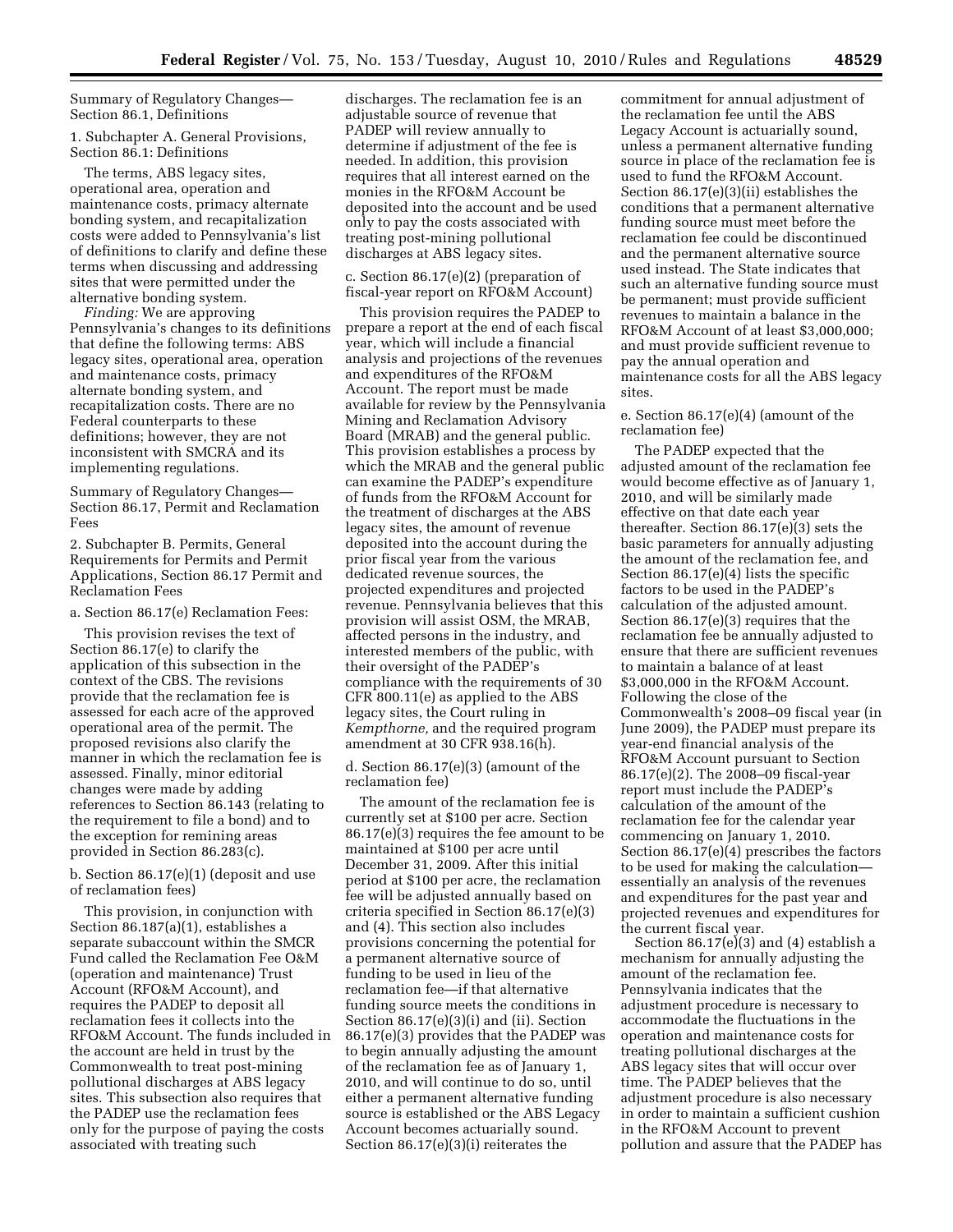sufficient funds at any one time to treat the discharges at the ABS legacy sites, including any sites with discharges that were originally permitted under the ABS, and for which the bonds are subsequently forfeited before the posting of a full cost, conventional bond or other financial mechanism that is sufficient to cover the costs of discharge treatment, in accordance with 30 CFR 800.11(e).

f. Section 86.17(e)(5) (publishing amount of the adjusted reclamation fee; calculation appealable)

Section 86.17(e)(5) is added to prescribe a procedure for the PADEP to publish the amount of the adjusted reclamation fee. The PADEP must review its calculation of the adjusted reclamation fee amount at a public meeting of the MRAB (most likely in October of each year), where the members of the MRAB, affected persons in the industry, and the general public will have an opportunity to comment on the PADEP's financial report and its calculation of the adjusted amount of the fee. The PADEP will subsequently publish the adjusted amount of the reclamation fee in the Pennsylvania Bulletin, with the adjusted amount becoming effective upon publication. This provision also establishes that PADEP's calculation of the adjusted reclamation fee is a final action appealable to the Environmental Hearing Board. According to Pennsylvania, section 86.17(e)(5) balances the PADEP's need for a flexible mechanism to assure funding to treat discharges at the ABS legacy sites with the interests of the industry and the public in reviewing, commenting on, and challenging, before an independent forum, the PADEP's administration of the RFO&M Account and the calculation of the new reclamation fee.

g. Section 86.17(e)(6) (conditions for ceasing collection of reclamation fee)

Section 86.17(e)(6) requires the PADEP to cease assessment and collection of the reclamation fee when the ABS Legacy Account, established pursuant to section 86.187(a)(2)(i), is actuarially sound. The conditions which must be met for the ABS Legacy Account to become actuarially sound are prescribed here and in section 86.187(a)(2)(ii). The PADEP's current estimate of the annual operation and maintenance costs for treating the discharges at the ABS legacy sites is approximately \$1,400,000. However, the ultimate annual amount needed for operation and maintenance costs will vary depending upon the number of additional underfunded sites which go

into default and other relevant factors. When financial guarantees sufficient to cover reclamation costs have been approved for all mine sites permitted under the primacy ABS, no additional sites will need to be added to the class of ABS legacy sites. Once the PADEP completes construction of all necessary discharge treatment systems for all of the ABS legacy sites, the PADEP will determine the amount of annual operation and maintenance costs, including recapitalization costs, which will be necessary to treat the discharges at all of the ABS legacy sites. This provision allows the PADEP to cease collection of the reclamation fee when the ABS Legacy Account contains funds which generate interest at a rate sufficient to pay the annual operation and maintenance costs for treating postmining pollutional discharges at all the ABS legacy sites. At that point, the State believes that the PADEP will always have sufficient funds on hand in the ABS Legacy Account to cover the costs of treating the discharges at all the ABS legacy sites, and that Pennsylvania will have met the requirements of 30 CFR 800.11(e) without the need for additional revenue from the reclamation fee.

*Findings: See* findings in the section below.

Summary of Regulatory Changes— Section 86.187, Use of Money

a. Section 86.187(a)(1) (deposit of reclamation fee into RFO&M Account)

Section 86.187 (relating to use of money) specifies the purposes for which the PADEP must use monies from fees, fines, penalties, bond forfeitures and other monies received under the PASMCRA, as well as interest earned on these monies. Pennsylvania believes that the enforceable regulatory mechanism created by these revisions will enable its bonding program to meet the requirements of 30 CFR 800.11(e).

This provision, in conjunction with section 86.17(e)(1), has been revised to establish a separate subaccount within the SMCR Fund called the RFO&M Account, and to require that the reclamation fees collected by the PADEP pursuant to section 86.17(e) must be deposited into the RFO&M Account. The provision also directs that the interest accrued on collected reclamation fees must be deposited into the RFO&M Account.

b. Section 86.187(a)(1)(i) (deposit of civil penalties into RFO&M Account)

Under section 18(a) of PASMCRA, civil penalties may be used by the PADEP for reclamation of surface coal

mine sites, restoration of water supplies affected by surface coal mining, or for any other conservation purposes provided by the PASMCRA 52 P.S. Section 1396.18(a). The PADEP is thus authorized to use civil penalty monies, as a supplement to forfeited bonds, for purposes of reclaiming the ABS legacy sites including treatment of post-mining pollutional discharges at these sites. New section 86.187(a)(1)(i) will require the PADEP to deposit into the RFO&M Account a portion of the monies collected from civil penalties assessed pursuant to PASMCRA, and to use those monies deposited into the account to pay the costs associated with treating discharges at the ABS legacy sites. PADEP believes that, in order to comply with the Court's ruling in *Kempthorne,*  it must identify and dedicate specified sources of revenue that will generate enough money to cover the costs for treating discharges at all the ABS legacy sites. This subsection identifies a source of revenue—civil penalties collected pursuant to PASMCRA—and requires the PADEP to use this source of revenue to fund the discharge-treatment costs of the ABS legacy sites.

This provision recognizes that a percentage of the civil penalties collected must be allotted to the Environmental Education Fund by law. (*See* 35 P.S. Section 7528.) Section 86.187(a)(1)(i) also caps the amount of civil penalties that must be deposited into the Reclamation Fee O&M Account during a single fiscal year at \$500,000. If the PADEP collects more than \$500,000 in civil penalties during a fiscal year, section 86.187(a)(1)(i) gives the PADEP discretion to deposit the excess amount into the SMCR Fund where it may be used for the purposes described in section 86.187(a)(3).

This provision provides an additional source of revenue for the RFO&M Account which is restricted to the same uses as all other funds deposited into the account. This additional revenue will further enhance the financial solvency of the account, in addition to the adjustable reclamation fee, and will provide PADEP with even more dedicated revenue for water treatment at ABS legacy sites.

c. Section 86.187(a)(1)(ii) (deposit of interest earned on other monies in the SMCR Fund into the RFO&M Account)

Similar to the deposit of civil penalties required by section  $86.187(a)(1)(i)$ , this section is being added to authorize the PADEP to deposit into the RFO&M Account a portion of the interest that is earned on other monies in the SMCR Fund. The SMCR Fund includes monies from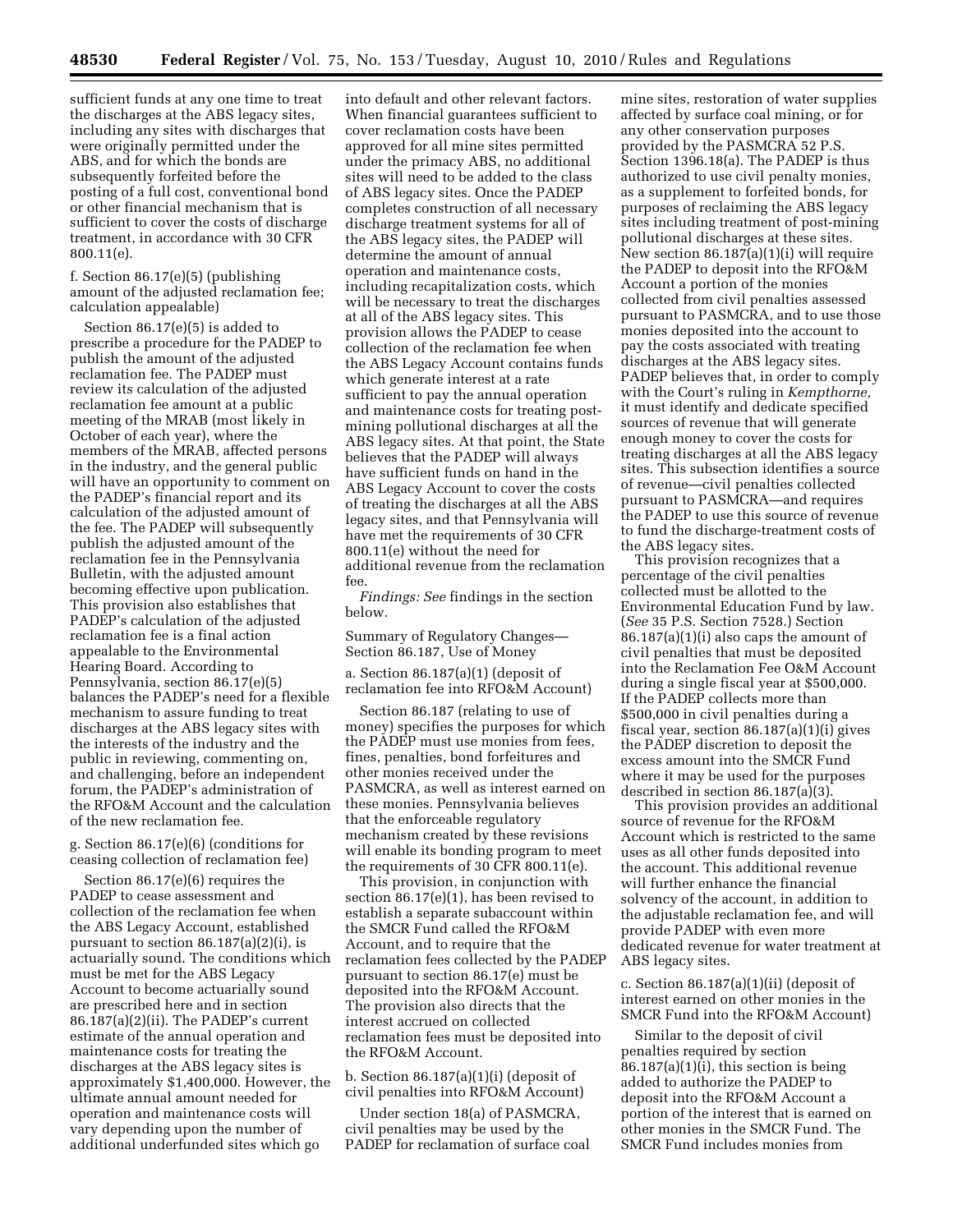released bonds, license fees, and other sources; these funds earn interest that may be used by the PADEP for the purposes specified by section 18(a) of PASMCRA. *See* 52 P.S. section 1396.18(a); 25 Pa. Code section 86.187(a). This provision gives the PADEP discretion as to the amount of interest earned on other monies in the SMCR Fund which will be deposited into the RFO&M Account during any given fiscal year.

d. Section 86.187(a)(1)(iii) (deposit of other monies into the RFO&M Account)

Section 86.187(a)(1)(iii) will give the PADEP authority to deposit other monies from sources such as legislative appropriations or donations into the RFO&M Account. In addition, in the event a change in the applicable law provides for it, this provision will give the PADEP authority to deposit into the RFO&M Account the fees that will be collected for ''sum-certain financial guarantees needed to facilitate full-cost bonding.'' (These devices are also known as ''conversion assistance financial guarantees" or "conversion assistance bonds'', and are described below in Section B.)

e. Section 86.187(a)(1)(iv) (restriction on use of monies in the RFO&M Account)

Section 86.187(a)(1)(iv) specifies that all monies deposited into the RFO&M Account must be used to pay the costs associated with treating the post-mining pollutional discharges at the ABS legacy sites. This provision establishes that the funds held in the RFO&M Account are being held by the State in trust for the benefit of all the people of the State in order to protect their rights under Article I, Section 27 of the Pennsylvania Constitution. Pennsylvania believes that an actuarially sound account will satisfy the requirements of 30 CFR 800.11(e).

#### f. Section 86.187(a)(2) (use of monies received from forfeiture of bonds)

A minor editorial change is being made to this provision to clarify that funds received from the PADEP's forfeiture of bonds on ABS legacy sites will be used to reclaim the land and restore water supplies affected by the surface mining operations upon which liability was charged on the bond, and, more specifically, in accordance with the provisions in section 86.187(a)(2)(i) and (ii), which are being added as part of this final rulemaking.

g. Section 86.187(a)(2)(i) (deposit of monies from bonds forfeited on ABS Legacy Sites into separate subaccount)

Section 86.187(a)(2)(i) establishes a separate subaccount within the SMCR

Fund called the ABS Legacy Account. The funds received from the bonds forfeited on ABS legacy sites, and all interest accrued on such monies, must be deposited into the ABS Legacy Account according to new section 86.187(a)(2)(i). Section 86.187(a)(2)(i) will also provide regulatory authorization for the PADEP to deposit monies from other sources, such as appropriations, donations, or interest earned on other monies in the SMCR Fund, into this account. Finally, section 86.187(a)(2)(i) authorizes the PADEP to transfer "excess" monies from the RFO&M Account into the ABS Legacy Account. This provision requires the PADEP to seek the MRAB's review and recommendation prior to transferring any ''excess'' funds. Pennsylvania indicates that section 86.187(a)(2)(i) responds to the court ruling in the *Kempthorne* case regarding the obligation of the PADEP to meet the requirements of 30 CFR 800.11(e).

Section 86.187(a)(2)(i) will establish a type of savings account for monies ultimately to be used to pay the annual operation and maintenance costs associated with all of the ABS legacy sites. The PADEP currently has approximately \$4.8 million in forfeited bonds held for primacy ABS forfeited discharge sites; these funds will constitute the initial principal in the ABS Legacy Account. Section 86.187(a)(2)(iii), discussed below, prohibits the PADEP from making any disbursements from the ABS Legacy Account until the account becomes actuarially sound. The RFO&M Account will be used to pay the ongoing operation and maintenance costs on a pay-as-you-go basis, while funds in the ABS Legacy Account accumulate from earned interest and other potential income sources. Pennsylvania believes that the amendments to section 86.17(e) will enable the PADEP to annually replenish and maintain funds in the RFO&M Account sufficient to cover the annual operation and maintenance costs for treating discharges at the ABS legacy sites. Pennsylvania indicates that the ABS Legacy Account will grow to the point that the interest earned on that account will be enough to cover all the annual operation and maintenance costs for the ABS legacy sites, without the need to generate any additional revenue from other sources such as the reclamation fee.

h. Section 86.187(a)(2)(ii) (restriction on use of monies in ABS Legacy Account)

This provision requires that all monies deposited into the ABS Legacy Account be used only to pay the operation and maintenance costs for

treating discharges at the ABS legacy sites. As in section 86.187(a)(1)(iv), the PADEP is declaring that it is establishing the ABS Legacy Sites Trust as an account in the SMCR Fund. The PADEP has included language in section 86.187(a)(2)(ii) that specifically establishes the trust called the ABS Legacy Account. This regulation states that all monies deposited in the ABS Legacy Account are held by the State in trust for the benefit of the people of the State to protect their rights under Article 1, Section 27 of the Pennsylvania Constitution.

i. Section 86.187(a)(2)(iii), (A), (B), (C) (restrictions on ABS Legacy Account)

Section 86.187(a)(2)(iii) prohibits the PADEP from making any disbursements from the ABS Legacy Account until the account becomes actuarially sound. The conditions that must be met for the ABS Legacy Account to become actuarially sound are prescribed here. First, financial guarantees sufficient to cover all reclamation costs must have been approved by the PADEP for all mine sites permitted under the primacy ABS. Second, the PADEP must have completed construction of all necessary discharge treatment systems for all of the ABS legacy sites. Once the entire class of ABS legacy sites is known, and all necessary discharge treatment systems have been constructed for these sites, the PADEP will be able to establish the amount of annual operation and maintenance costs, including recapitalization costs, which will be necessary to treat all the discharges at all of the ABS legacy sites. Once this figure is known, the third condition precedent may be satisfied, *i.e.,* the ABS Legacy Account and Reclamation O&M Trust Account must contain funds that generate interest at a rate and amount sufficient to pay the annual operation and maintenance costs for treating all post-mining pollutional discharges at all the ABS legacy sites. Pennsylvania believes that once the ABS Legacy Account becomes actuarially sound, the PADEP will always have sufficient funds on hand in the Account to cover the costs of treating the discharges at all the ABS legacy sites, and therefore, Pennsylvania's bonding program will meet the requirements of 30 CFR 800.11(e) without the need for any revenue from the reclamation fee or the other revenue sources dedicated to the RFO&M Account.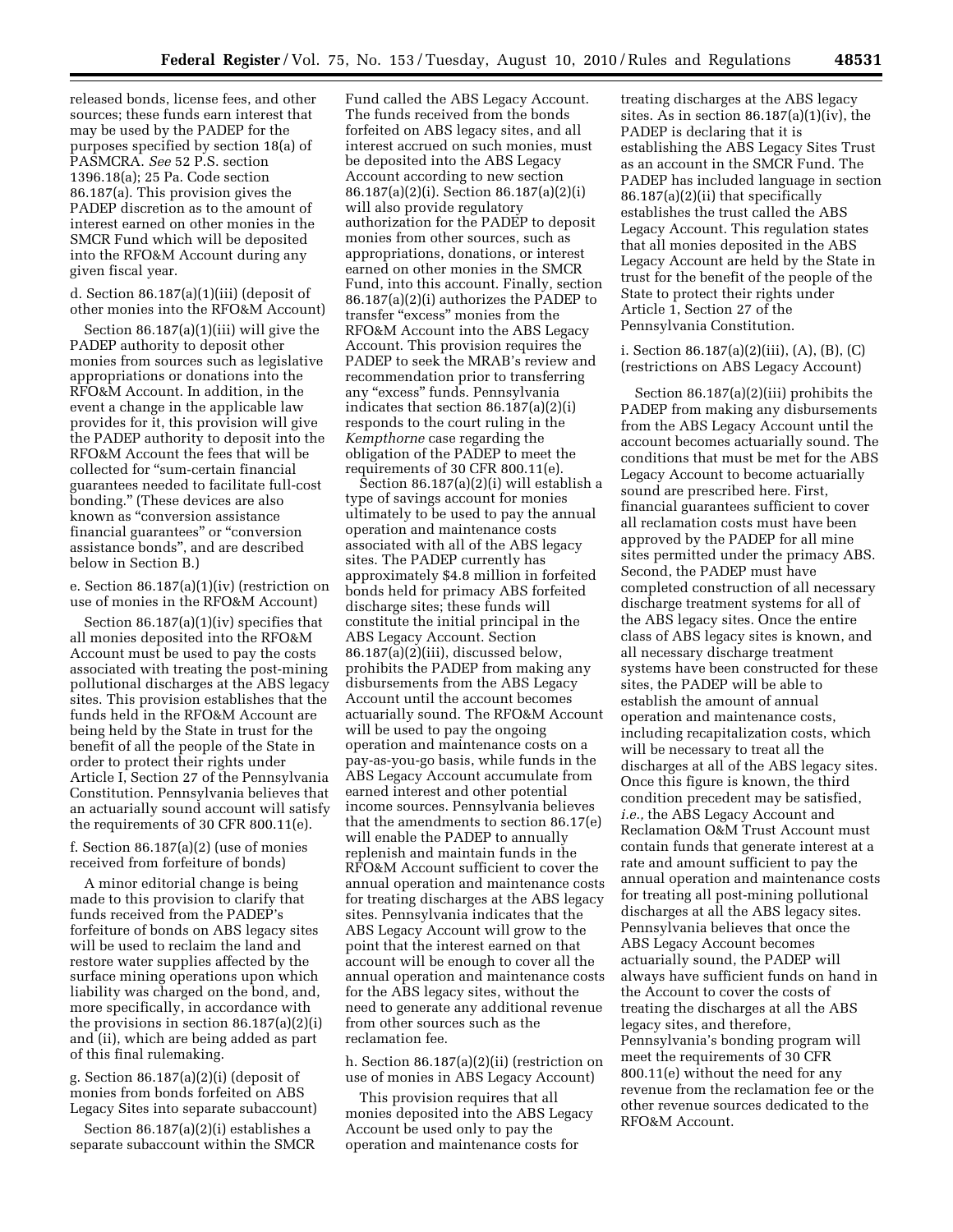j. Section 86.187(a)(2)(iv) (transfer of remaining funds in RFO&M Account to ABS Legacy Account)

Section 86.187(a)(2)(iv) provides for termination of the RFO&M Account when the ABS Legacy Account becomes actuarially sound. This provision authorizes the PADEP to transfer the remaining funds in the RFO&M Account into the ABS Legacy Account when the latter account becomes actuarially sound. At that point, the RFO&M Account will no longer be necessary and will terminate. In addition, the reclamation fee (or an alternative permanent funding source established in lieu of the reclamation fee) will no longer be needed and will cease to be collected, and the deposit of civil penalty monies into the RFO&M Account pursuant to section 86.186(a)(1)(i) will also cease.

*Findings:* Sections 86.17(e), Reclamation Fees and 86.187, Use of Money

By creating the RFO&M Account that is funded in large part by an adjustable reclamation fee dedicated to the treatment of AMD discharges on bond forfeiture sites that were originally covered by the ABS, Pennsylvania has created an alternative system of financial guarantees consistent with 30 CFR 800.11(e). Our finding recognizes that Pennsylvania has provided an alternative system that provides sufficient funding to treat AMD pollution originating from a defined set of bond forfeiture sites (ABS legacy sites), that the system can be adjusted to accommodate increases and decreases in treatment obligations, that implementation is supported by an enforceable commitment by Pennsylvania to provide the funding needed to construct treatment facilities, and that Pennsylvania has considered and accounted for foreseeable risks to its operation. Our finding also recognizes that even though this system is restricted to the treatment of mine drainage on ABS legacy sites, the system provides a substantial economic incentive to active mine operators because treatment costs are tied to reclamation fees assessed on each active operation. These reclamation fees may be raised due to operators' failures to provide for fully funded treatment guarantees on active sites that are subsequently forfeited. Indeed, any increases in ABS legacy site treatment costs potentially raise reclamation fee assessments on active mine sites.

There are no specific Federal counterparts to the changes to 25 Pa. Code 86.17(e), 86.187(a)(1) and 86.187(a)(2). However, for the reasons

set forth above, we find that these changes are consistent with the Federal regulation at 30 CFR 800.11(e), which contains the criteria for approval of an ABS, and we are therefore approving the changes. Nevertheless, some of the revisions warrant more detailed explanation, which follows.

*ABS Legacy Account:* We find that the specific conditions at section 86.17(e)(6)(i)(iii) for determining when the ABS Legacy Account is financially capable of covering the annual operation and maintenance costs for treating post-mining pollutional discharges at the ABS legacy sites are sufficient and observe that OSM will have oversight responsibilities at the time that any such transition to the use of the ABS Legacy Account is being proposed and acted upon. OSM's finding is limited to the creation of, or an alternative source of funding to, the RFO&M Account. When the State notifies OSM that it has determined that the ABS Legacy Account is deemed to be actuarially sound in accordance with the provisions of section 86.17(e)(6), OSM will review the basis for such a determination and approve or disapprove any termination of the reclamation fee or alternative permanent funding source.

*Alternative Permanent Funding Source:* We are hereby approving these regulations at sections 86.17(e)(3), (e)(3)(i), (e)(3(ii), and 86.187(a)(2)(iv), which refer to a possible "alternative" permanent funding source'' that could be created to substitute for the reclamation fee. The creation of any alternative permanent funding source, however, must first be proposed to us as a State program amendment, and could not be used to replace the reclamation fee to pay for treatment costs on ABS legacy sites until we approve such an amendment.

*Other Sources of Funding:* Sections 86.17(e)(4)(ii), (e)(4)(v), 86.187(a(1)(iii), and  $(a)(2)(iv)$  refer to "other sources" of money, including appropriations, donations, and fees paid by operators who receive conversion assistance guarantees. The regulations provide that these funds from ''other sources'' may be deposited into the RFO&M Account and, except for fees for conversion assistance guarantees, into the ABS Legacy Account.  $86.187(a)(1)(iii)$ , (a)(2)(i). The transfer of fees from conversion assistance guarantees into the Reclamation Fee O&M Account must be authorized by State law. Therefore, no such transfers may take place until Pennsylvania enacts the necessary statutory revision, and then obtains our approval of the revision as a program amendment. Any use of

''other sources'' of money cannot be made until we either approve the proposed sources through the State program amendment process or decide that the proposed sources do not constitute program amendments requiring our approval.

#### *Part B. The Conversion Assistance Program*

When implementing the revised fullcost bonding program and converting the ABS permits to full-cost bonding, Pennsylvania had concerns regarding the financial ability of existing permittees to post significantlyincreased bond amounts. Operators contemplating a new mining operation after August 2001 would be able to factor the revised bond guidelines into their decision making process, but existing ABS operators had already made financial and operational commitments based on their existing bonds and the ABS. Surety providers had made decisions to provide existing ABS bonds based on the risk they were willing to take at the time of permit issuance. As a result, many operators were unlikely to be able to comply with the mandatory bond adjustment. Those operators would be faced with the uncertainty of a negotiated settlement with the Department regarding bonding and reclamation liability or risk being forced out of business. The choice for the surety industry would likewise be difficult. They could either provide more bonds than their risk assessment dictated or be subject to forfeiture of the existing bond. There was a risk to Pennsylvania that forfeiture of existing inadequate bonds would further increase the deficit of the ABS.

To address these risks, in 2001–2002, the PADEP developed and implemented a conversion assistance program in which Pennsylvania essentially operates as a surety and provides part of the bonding for sites converting to full-cost bonding, thus easing the transition for active operators to full-cost bonding and thereby preventing bankruptcies and/or abandonment of sites. Funded with an initial general-revenue appropriation of \$7 million in June 2001 and supplemented by annual premiums paid by the industry, the Department issued a ''land reclamation financial guarantee'' in a sum-certain amount to individual ABS permittees required to convert to a full-cost bond for land reclamation on an existing permit. *See* Act of June 22, 2001 (P.L. 979, No. 6A) known as the General Appropriation Act of 2001,'' at 213. The Land Reclamation Financial Guarantees (LRFG) were issued only to ABS permittees that were converting to full-cost bonding; permit applicants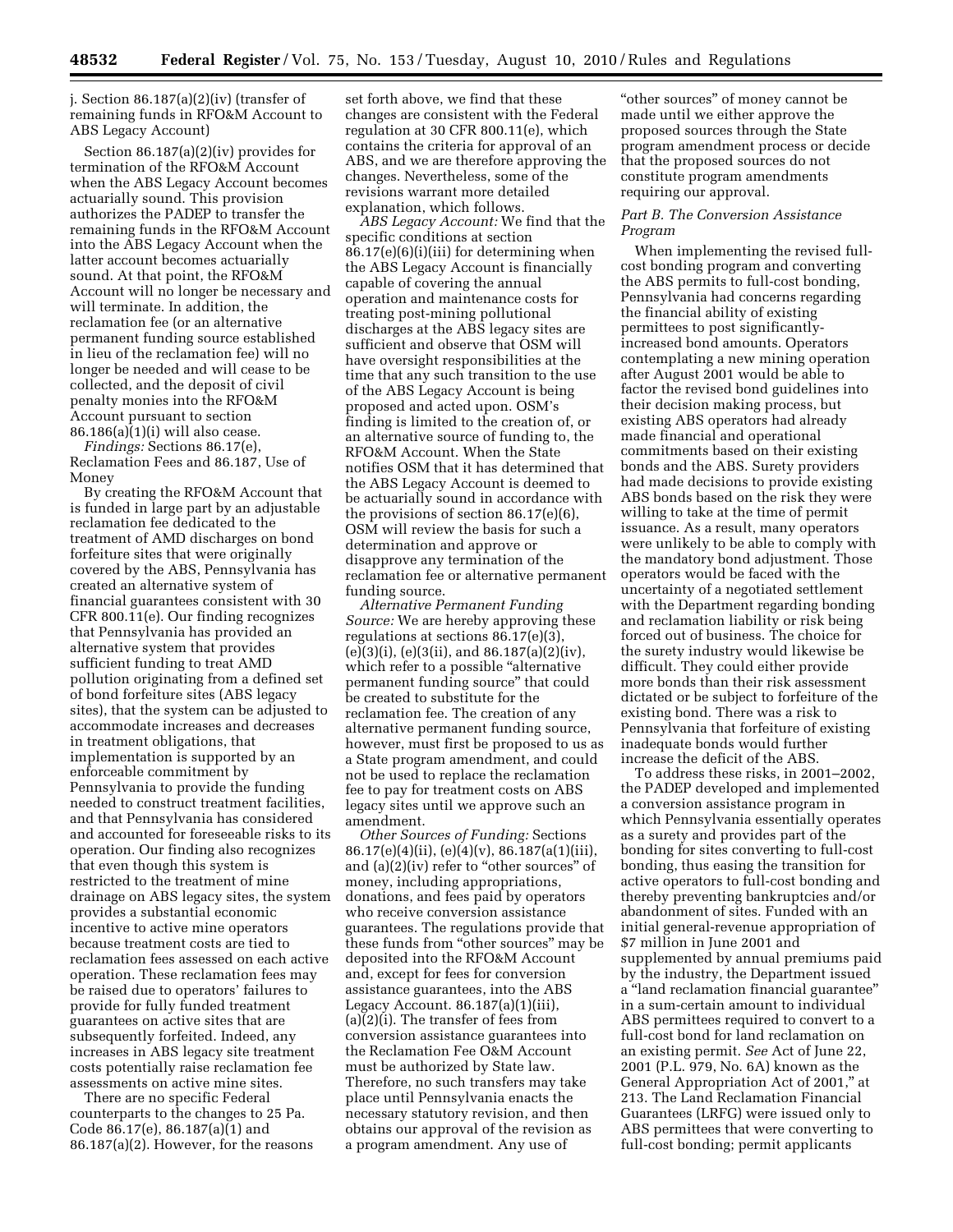who submitted applications after termination of the ABS are not eligible for the conversion assistance program.

The PADEP indicates that as of November 30, 1999, the forfeiture rate for primacy ABS permits was 10.4%. The PADEP concluded that, based on this historic rate, the \$7 million principal would cover up to \$70 million in bond exposure. The PADEP determined that the \$7 million, when combined with existing site bonds, would be sufficient to pay for all forfeitures that may occur. Additionally, premiums collected for the LRFGs would provide additional funds to complete reclamation.

As part of this submission, Pennsylvania requests that OSM approve the Conversion Assistance Program and its use of the LRFG as a financial guarantee equivalent to a conventional bond. Section 4(d.2) of PASMCRA is submitted as part of this program amendment as the authority for employing LRFGs under the Conversion Assistance Program.

*Finding:* Pennsylvania's use of LRFGs is consistent with the use of other conventional bonding mechanisms that provide sum-certain amounts payable to the regulatory authority to provide for reclamation in the event of operator default. In this case, the form of performance guarantee is provided by the Commonwealth of Pennsylvania as conversion assistance in an amount necessary to supplement the original site-specific bond, such that the total amount of bond coverage provided is equivalent to the amount required under a CBS. In effect, for a limited number of permits that were in the ABS, and that are transitioning to full-cost bonding, the State is acting as a surety to guarantee part of the reclamation costs. However, SMCRA Section 509 (b) provides that a surety executing a bond must be "\* \* \* a corporate surety licensed to do business in the State \* \* \*" Given that restriction, OSM cannot approve the conversion assistance program as a conventional bond as requested by PADEP. Rather, OSM finds that the conversion assistance program is an alternative system that will achieve the objectives and purposes of a bonding program in accordance with Section 509(c) of SMCRA, and that the conversion assistance program meets the objectives of an ABS pursuant to 30 CFR 800.11(e). OSM is approving the conversion assistance program as a one-time alternative bonding mechanism implemented solely for the conversion process from the ABS to conventional bonding.

Other Sites Not Fully Converted to Full Cost Bonding

PADEP stated that at the end of the conversion process (*i.e.,* active ABS permits converting to conventional bonding) two permitted sites remain insufficiently bonded. These two anthracite operations are permitted by Lehigh Coal & Navigation (LCN) and Coal Contractors Inc. (CCI). The State contends it has made provisions for fully funding the outstanding reclamation obligations for these two sites through reclamation and payment schedules. PADEP stated in its submission that the land reclamation on the LCN site ''does not present a potential liability to Pennsylvania at this time because it is being adequately addressed through the Consent Order and Agreement (CO&A) process and, in any event, will most likely be addressed through permit transfer or remining operations.'' PADEP indicated the bond deficiency as of June 2, 2008, amounted to \$8.96 million, which was being addressed through quarterly payments ending in December 2011. In addition, LCN is required under a CO&A to complete backfilling at a rate of 1.7 million cubic yards annually to meet the bond obligation.

We disagree with the State's assertion that the LCN site land reclamation is not a potential liability; neither bond deficiency payments nor land reclamation schedules pursuant to a CO&A, potential permit transfers, nor potential remining operations are equivalent substitutes for a full cost bond. None of these instruments constitutes the guarantee of sufficient funding to pay for the land reclamation required to be performed under the approved State program.

For the CCI site, Pennsylvania contends it has sufficient monies available in the SMCR Fund to complete land reclamation in the event of forfeiture. The State estimates the CCI land reclamation liability in excess of the available bond amount to be about \$170,000. Pennsylvania's contention that it has sufficient funds falls short of the type of ''guarantee'' ensured by the posting of an adequate bond, because it is not enforceable.

*Finding:* Pennsylvania has not provided guaranteed funding to cover the cost of the outstanding land reclamation liabilities at the LCN and CCI sites in the event the bonds for these sites are forfeited. Therefore, OSM is revising the required amendment at 30 CFR 938.16(h) to require the PADEP to ensure that its program provides suitable, enforceable funding mechanisms that are sufficient to

guarantee coverage of the full cost of land reclamation at all sites originally permitted and bonded under the ABS.

#### *Part C. Trust Funds as an Alternative System and Other Equivalent Guarantee*

Beginning in the early 1990s, Pennsylvania developed and implemented treatment trust funds to guarantee the treatment of unanticipated post-mining pollutional discharges in perpetuity. Permittees unable or unwilling to provide a surety or collateral bond to cover the costs of a post-mining discharge can establish a site-specific trust fund managed by a third-party trustee. The purpose of the trust is to generate sufficient income to cover all costs associated with treating these discharges in perpetuity. Trust funds have been established to cover discharge-treatment costs at ABS sites, although the Department's implementation of trust funds is not limited to sites formerly covered by the ABS. Pennsylvania had received approval from OSM to add annuities and trust funds to the list of acceptable collateral bonds on May 13, 2005. 70 FR 25472, amended at 70 FR 52916.

Pennsylvania is submitting the provision in Section 4(d.2) of PASMCRA for the additional purpose of providing the authority for the establishment of site-specific trust funds to be used to pay the costs of treating unanticipated post-mining pollutional discharges in perpetuity. Pennsylvania is requesting approval of site-specific trusts as an alternative financial assurance mechanism (not a collateral bond) consistent with Section 509(c) of SMCRA and other applicable provisions of SMCRA. Pennsylvania states that its site-specific trust fund program is an alternative financial system to a bonding program that achieves the objectives and purposes of a conventional bonding program, and provides equivalent guarantees no less effective than a performance bond and 30 CFR subchapter J.

In support of its request for approval of site-specific trusts as an alternative financial assurance mechanism consistent with Section 509(c) of SMCRA and other applicable provisions of SMCRA, PADEP provided descriptions of its authority to enter into trust agreements, trust development and management process, and some of the administrative and financial components. More specifically, PADEP has provided the following: Discussions of its authority, under Section 4(d.2) of PASMCRA, to establish alternative financial assurance mechanisms; the use of the CO&A and a companion Trust Agreement; factors currently used to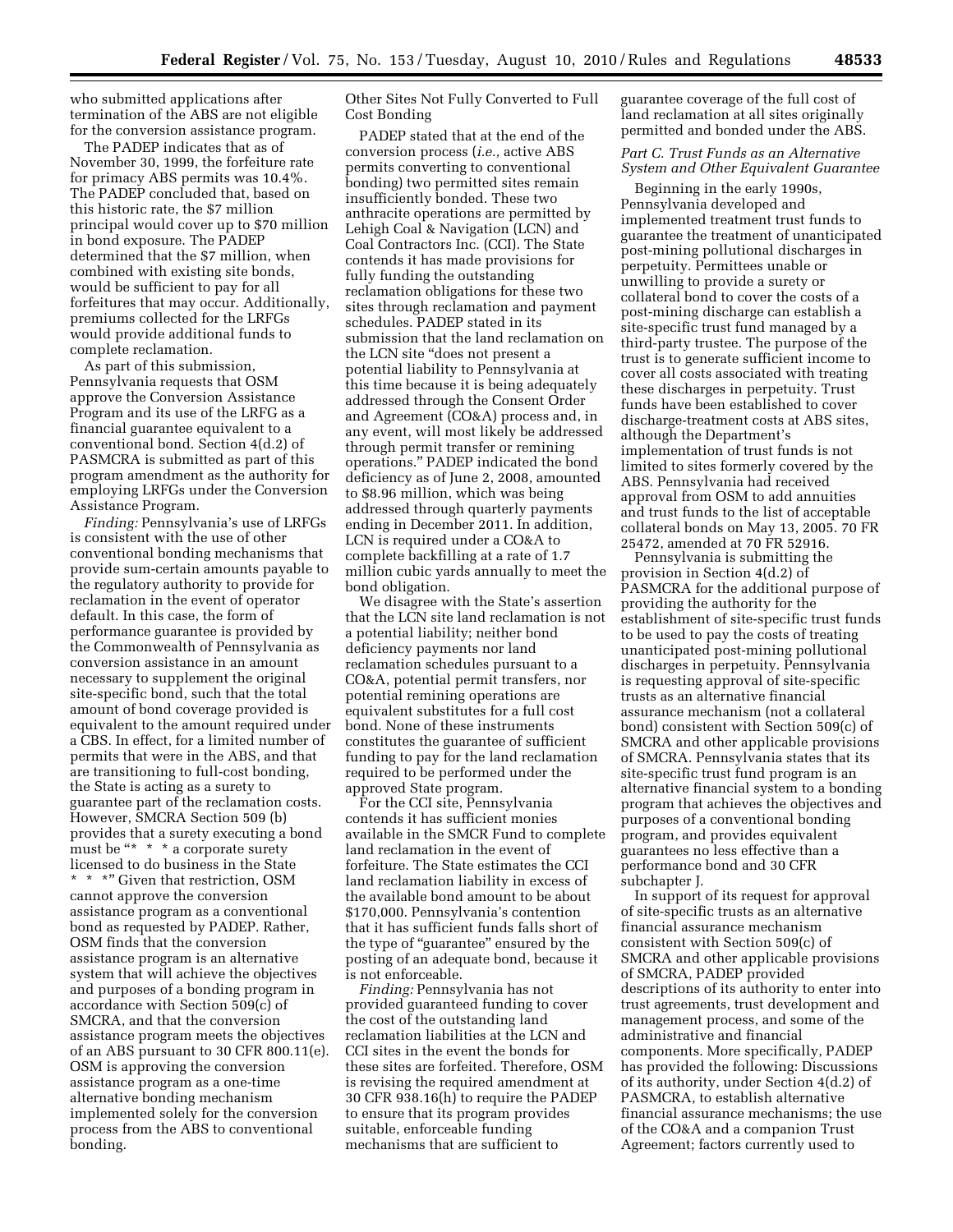determine the amount of a site-specific trust fund; and the use of AMDTreat for treatment cost estimation. PADEP's proposed amendment also discusses rates of return, inflation rates, and volatility rates used on previous trust agreements as well as how operation and maintenance and recapitalization costs are addressed. Finally, the amendment submission describes trust disbursement procedures and flexibility to allow the permittee a reasonable period of time to fully fund a treatment trust. (Administrative Record No. PA 802.44, Attachments 5 and 7).

Site-specific trusts are established by forms prescribed and furnished by the PADEP. The trust covers the area of land within the permit area necessary for the operator to operate and maintain the treatment facility. The amount of the trust is calculated based on all the costs of treating the post-mining discharge in perpetuity, and the trust generates sufficient money to cover the costs of treating the discharge even if the operator defaults on its obligation. Moreover, unlike a performance bond a sum-certain instrument which does not increase in value—trust funds can keep pace with inflation, making them more suitable for guaranteeing long-term treatment obligations. Liability under the trust is for the duration of the reclamation. The CO&A is executed by the operator and the PADEP, and the declaration of trust will be executed by a trustee who must be registered to do business in Pennsylvania and meet criteria for reliability similar to a surety company. Finally, the trust amount is adjusted by the PADEP in the event the cost of reclamation changes, in accordance with Section 509(e) of SMCRA. Thus, Pennsylvania asserts the trust funds program assures that the State will have available sufficient money to complete the reclamation plan for sites covered by site-specific trusts.

Pennsylvania states that site-specific trusts also provide a substantial economic incentive for the permittee to comply with all reclamation provisions because the permittee must fund the necessary trust principal. Moreover, the CO&A for the treatment trust contains stipulated civil penalties which are invoked if the operator fails to comply with the terms of the CO&A or the Trust Agreement. A failure to comply would also effectively put the operator out of business due to the permit block and permit revocations that would result. Thus, Pennsylvania concludes, all of these aspects of the trust fund program render it no less stringent than Section 509 of SMCRA.

*Finding:* When we approved Pennsylvania's use of treatment trusts

and annuities as collateral bonds in 2005, we noted that Section 4(d.2) of PASMCRA expressly provides for the establishment of alternative financial assurance mechanisms including sitespecific trust funds for the perpetual treatment of unanticipated post-mining discharges. We noted that the Federal rules do not expressly include sitespecific trust funds or annuities in the Federal collateral bonding regulations at 30 CFR 800.21. However, with the safeguards that were included in the State's provision, it appeared that trust funds and annuities presented no greater risks than those inherent in those forms of collateral bonding expressly named in 30 CFR 800.21. Therefore, we concluded that the addition of Subsection (f) of Pennsylvania's regulations would not render the Pennsylvania program less effective than 30 CFR 800.21 in meeting the bonding requirements of Section 509 of SMCRA. 70 FR at 25474.

While we have approved Pennsylvania's allowance of trust funds as a form of collateral bond, the Federal regulations at 30 CFR 800.11(e) provide another option for approving trust funds and annuities. Those regulations implement the provision in section 509(c) of SMCRA, 30 U.S.C. 1259(c), authorizing OSM and the States to establish an "alternative system that will achieve the objectives and purposes of the bonding program pursuant to this section.'' The regulations at 30 CFR 800.11(e) require that those alternative systems " $(1)$ <sup>\*</sup> \* \* assure that the regulatory authority will have available sufficient money to complete the reclamation plan for any areas which may be in default at any time;" and "(2) \* \* \* provide a substantial economic incentive for the permittee to comply with all reclamation provisions.'' As we noted in our decision approving trust funds as a form of an ABS in Tennessee, a fully-funded trust or annuity would satisfy the first criterion, while the permittee's obligation to provide the monies needed to establish a trust fund or annuity and the express terms of the trust would satisfy the second criterion. 72 FR 9616, 9618–9 (March 2, 2007).

We find that trust funds may serve as alternative funding mechanisms intended to assure long-term treatment of pollutional discharges. A fullyfunded trust, *i.e.*, one that generates sufficient interest to pay for the costs of establishing a treatment facility, as well as the costs of treating pollutional discharges in perpetuity, is consistent with, and therefore no less effective than, the Federal regulations at 30 CFR 800.11(e). Section 4(d.2) of PASMCRA, and the use of site-specific trust funds

as alternative bonding financial mechanisms, are hereby approved. We find, however, that specific approval of the underlying financial components Pennsylvania has used or is currently using to develop treatment trusts is not necessary. That is, we make no findings with respect to explicit portfolio mixtures, volatility rates, inflation rates, the 11.1% expected rate of return, or other financial parameters Pennsylvania now considers, such as specific recapitalization schedules, site maintenance costs, or the use of the AMDTreat program.

We have concluded that the implementation of treatment trusts allows program managers to have a degree of flexibility that may not be afforded if specific percentages, rates, or schedules are formally incorporated into the approved State program. Those flexibilities require ongoing analyses and adjustments to reclamation cost parameters such as those for fuel, materials, supplies, equipment rates, and dozens of other cost components. The State has provided a mechanism, in the form of annual evaluations of the trust funds, for determining when any such adjustments must be made. (*See*  the program amendment, Attachment 7, ''Postmining Treatment Trust Consent Order and Agreement'', paragraph 8.) (Administrative Record No. PA 802.43)

We have accorded similar flexibility to Pennsylvania with respect to setting and adjusting site-specific bond rates where conventional types of bonding instruments, such as surety bonds, are used. The PADEP uses bond rate guidelines to set the appropriate amounts of these site-specific bonds. We have not required these guidelines, nor any changes thereto, to be submitted as amendments to the State program.

Our approach to both treatment trust fund calculations and bond rate guidelines is consistent with the Federal regulations at 30 CFR 800.14 (determination of bond amount) and 800.15 (adjustment of amount). Neither of these provisions spells out the precise parameters for calculation of the original bond amount or for periodic adjustments of the bond amount. Rather, those decisions are to be made by the regulatory authority.

We are approving treatment trust funds as alternative bonding mechanisms. However, until PADEP makes a complete formal finding that sites originally permitted under the former ABS are now adequately bonded by a fully-funded trust, monies from the RFO&M Account must remain available for the costs of discharge treatment at those sites in the event of bond forfeiture. We will continue to monitor,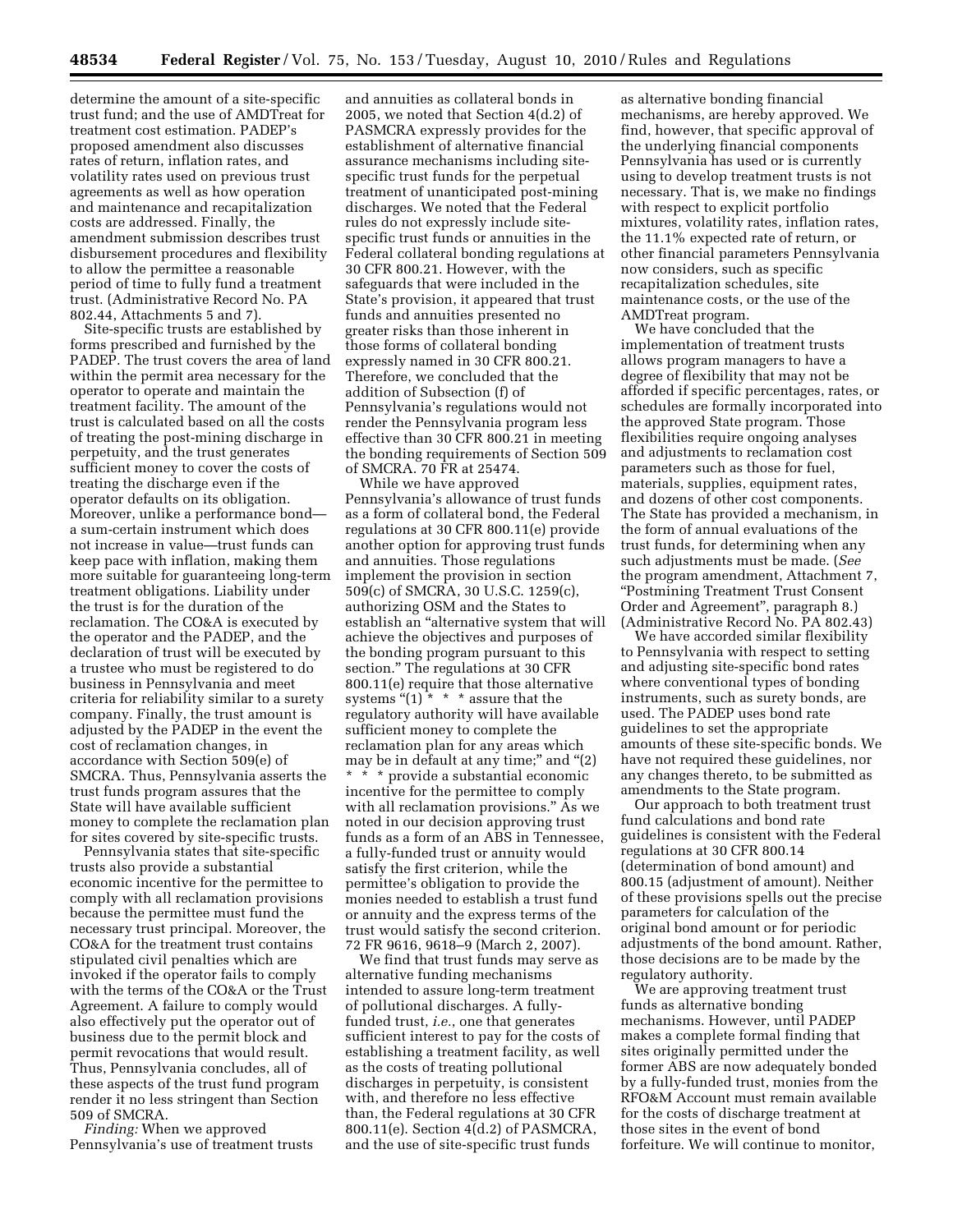on an annual basis, the reclamation fee adjustment scheme approved in Part A, above, and its ability to provide revenues for existing and potential ABS legacy sites.

Finally, we maintain oversight over the use of treatment trusts under the approved Pennsylvania program. Should the State improperly find a trust to be fully funded, and, as a result, declare the site to no longer be covered by the RFO&M Account in case of forfeiture, we have the ability to require the State to take appropriate action.

#### *Part D. Demonstration of Sufficient Funding for Outstanding Land Reclamation at Primacy ABS Forfeiture Sites*

An analysis by the PADEP of the existing land reclamation at ABS forfeiture sites was initially prepared in a February 2000 report titled *Assessment of Pennsylvania's Bonding Program for Primacy Coal Mining Permits.* Based on the report's conclusions, the PADEP requested that the Pennsylvania legislature appropriate general revenue funds to provide the additional money needed to complete the land reclamation of ABS forfeiture sites. In 2001, the General Assembly appropriated \$5,500,000 to be used solely for the costs of land reclamation at ABS forfeiture sites (the ''ABS Closeout Funds''). *See* Act of June 22, 2001 (P.L. 979, No. 6A), known as the ''General Appropriation Act of 2001,'' at Section 213. PADEP indicates that it has used the ABS Closeout Funds to complete land reclamation for some of the ABS forfeiture sites. At the time of submission of this amendment, there was \$4,431,088 remaining in ABS Close-Out Funds. In 2007–08, the PADEP prepared an updated list of primacy ABS bond forfeiture sites with outstanding land reclamation. It also prepared a detailed analysis of the current costs to complete all outstanding land reclamation at these sites and provided an estimated total cost to complete the land reclamation for all primacy ABS bond forfeiture sites of \$7,946,890.

The PADEP indicates that, in addition to the \$4,431,088 remaining from the \$5.5 million legislative appropriation, it has sufficient other funds on hand to cover all land reclamation costs on ABS forfeiture sites. The Released Bond Account monies must be used for such reclamation; also, there is a Restricted Bond Account, from which monies can be made available and placed into the Released Bond Account. The Released Bond Account is composed of monies from forfeited bonds that have been "released" for use on sites other than the

ones for which the monies were originally dedicated. Once released, the funds may be used to reclaim any primacy bond forfeiture site, and are thus available for land reclamation at these forfeited sites. As of the date of submission of this amendment, there was \$2,800,000 in the Released Bond Account.

The Restricted Bond Account is composed of monies from bonds that were forfeited. This money must be used to reclaim the site for which the bond is posted, unless the PADEP determines that those monies are no longer needed to reclaim that site, in which case, those monies may be transferred from the Restricted Bond Account to the Released Bond Account. (*See* the ABS Bond Forfeiture Sites Land Reclamation Status Report, July 2008, p. 15, included as part of Attachment 8 to the State program amendment.) As of the date of submission of this amendment, there was \$1,716,974 in the Restricted Bond Account. In addition, there was \$68,319 in forfeited, but not yet collected, bond money for one site.

Finally, \$20,844 was used from another account, called the General Operations Account, to accomplish land reclamation. This expenditure lowered the land reclamation liability total from \$7,946,890 to \$7,926,046. To cover this land reclamation liability, Pennsylvania has available a total of \$9,016,381 in funds that it is authorized and required to expend for reclamation. (As noted below, not all of the \$2,800,000 in the Released Bond Account will be needed for land reclamation. The remainder, approximately \$1,100,000, will be available and used for the construction of treatment facilities at ABS legacy sites.) There are also funds available in several other accounts in the SMCR Fund. Where funds are not legally restricted solely for use in reclaiming ABS forfeiture sites, the PADEP has identified monies which it is authorized by law to spend for this purpose. (*See*  ABS Financial Summary, July 2008, included as part of Attachment 10 to the State program amendment.) For these reasons, the PADEP submits that it has sufficient funds available to complete the outstanding land reclamation for the ABS forfeiture sites at any time, as required by the Third Circuit's decision interpreting 30 CFR 800.11(e)(1).

*Finding:* We find that PADEP has demonstrated the availability of sufficient funds to address the outstanding land reclamation costs, as determined by PADEP, at ABS forfeiture sites as of the date of submission of this amendment. The ABS Closeout Funds were specifically appropriated to be used for land reclamation on primacy

forfeiture sites. Funds in the Restricted Bond Account and the Released Bond Account identified for use in addressing the outstanding land reclamation are required to be used for reclamation under the State program at 25 Pa. Code 86.187 and 86.190. OSM finds that collectively, these funds represent the legally enforceable commitment envisioned by the court in order to demonstrate the availability of sufficient funding for the completion of the land reclamation at ABS forfeiture sites. In addition, we note that the General Operations Account within the SMCR Fund can be used for land reclamation as provided at 52 P.S. Section 1396.18. PADEP has indicated that this account has an unreserved balance of approximately \$14.4 million. If additional funds should be required to address land reclamation needs, this account within the SMCR contains funding that could be committed to meet those needs. As such, Pennsylvania has adequate funding to complete land reclamation on all forfeited sites that were originally permitted and bonded under its ABS.

Therefore, OSM is approving the demonstration of sufficient funding regarding reclamation of all outstanding land reclamation at the primacy ABS forfeiture sites.

#### *Part E. Demonstration of Sufficient Funding for Construction of All Necessary Discharge Treatment Facilities at the Primacy ABS Forfeiture Sites*

Pennsylvania submitted information to demonstrate that it has sufficient funding to complete any initial treatment facility construction at primacy ABS forfeiture sites. An evaluation of all the primacy ABS forfeited discharge sites was completed by PADEP to project the costs of treating the discharges. Post-mining treatment costs were evaluated in three categories: (i) Initial facility construction costs; (ii) the annual operation and maintenance cost; and (iii) recapitalization costs. Initial facility construction costs cover all of the costs to get a treatment system up and running, such as facility design costs and construction.

The PADEP calculated that, as of July 2008, the total capital cost to construct all necessary discharge-treatment facilities for the primacy ABS forfeiture discharge sites is \$2,073,104. The PADEP indicates that it has taken a conservative approach to this cost calculation.

To address this aspect of the ABS legacy, the PADEP must assure that it has the funds to meet this obligation. The PADEP indicates that it currently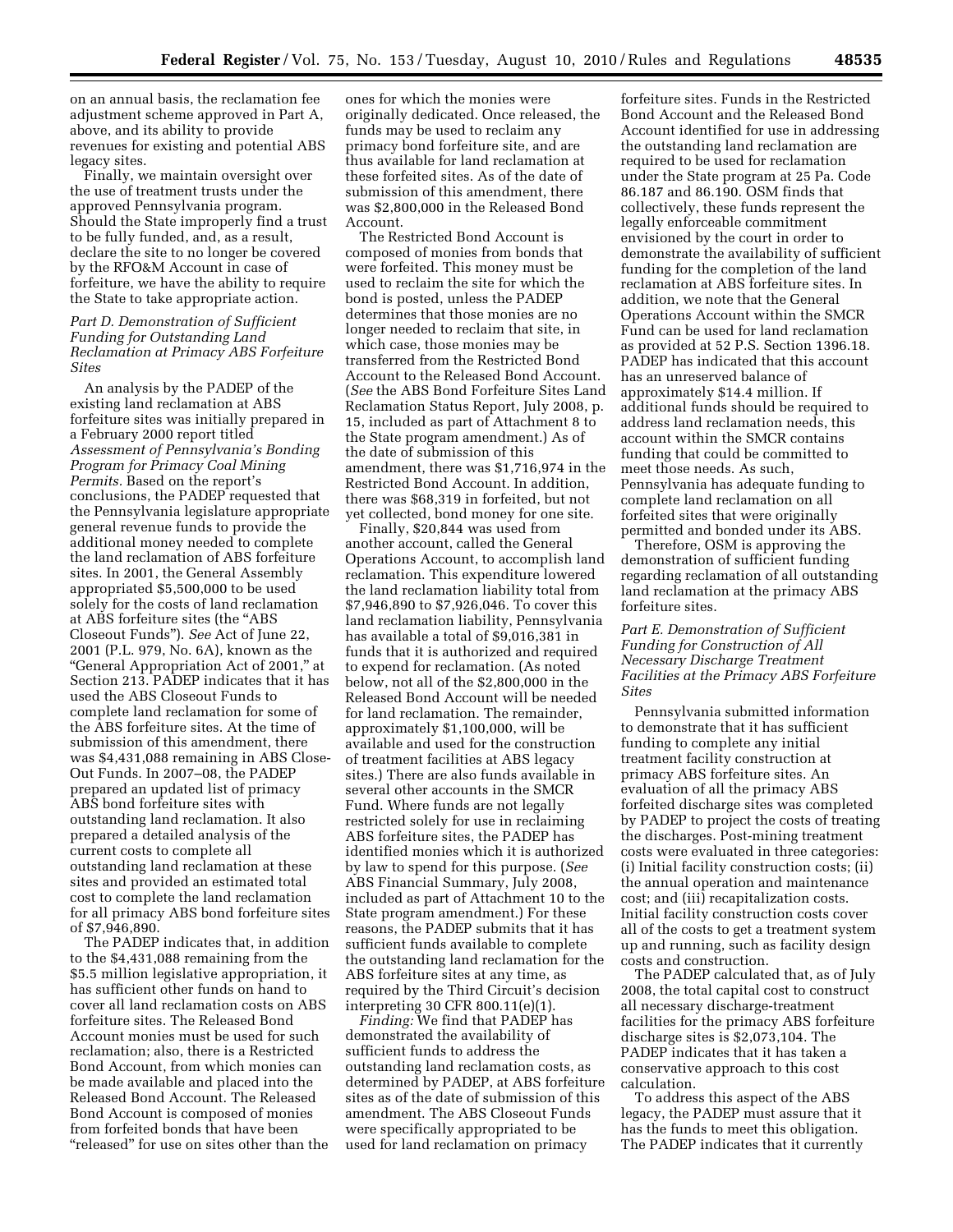has funds on hand that are available to cover the approximately \$2,100,000 total capital cost to construct the necessary treatment facilities for the primacy ABS forfeiture discharge sites. In this submission, Pennsylvania has committed to using the approximately \$1.1 million of the funds in the Released Bond Account to address the reclamation liability for the ABS legacy sites. (The \$1.1 million represents the remainder of the total of \$2.8 million in the Released Bond Account, after approximately \$1.7 million from this account is used to complete land reclamation at ABS forfeiture sites.) As noted, the PADEP has indicated that there is \$14.4 million in its SMCR Fund, General Operations Account. These monies may be used for reclamation purposes as well as general administrative costs. *See* 52 P.S. Section 1396.18. (*See* ABS Financial Summary, July 2008, included as part of Attachment 10 to the State program amendment, Administrative Record No. PA 802.43) As indicated, PADEP has committed to using money from the General Operations Account to cover the additional \$1 million needed for treatment facility construction costs. Thus, PADEP submits that it has available, at any time, sufficient money to construct the necessary dischargetreatment facilities for all the ABS legacy sites, as required by 30 CFR Section 800.11(e)(1).

*Finding:* We find that PADEP has demonstrated the availability of sufficient funds to address the capital costs, as determined by PADEP, of constructing all known discharge treatment facilities at ABS legacy sites as of the date of submission of this amendment. Specifically, the Released Bond Account funds identified for use in the SMCR Fund are required to be used for reclamation (including construction of treatment facilities) by the approved State program at 25 Pa. Code 86.187 and 86.190, thereby providing the legally enforceable commitment required by *Kempthorne.* 

Further, the General Operations Account within the SMCR Fund can be used for reclamation (including construction of treatment facilities) as provided at 52 P.S. Section 1396.18. These additional funds should be sufficient to cover the remaining costs for the construction of treatment facilities, and Pennsylvania's submission indicates that these monies will be used for that purpose.

Therefore, because the PADEP will use the monies from the Released Bond Account and the General Operations Account, when needed, to pay the costs of construction of discharge-treatment

facilities, OSM is approving the demonstration of sufficient funding regarding construction of all necessary discharge-treatment facilities at the primacy ABS forfeiture sites.

Summary of OSM's Findings on Pennsylvania's Program Amendment Submission

With regard to the treatment of postmining discharges, we are approving the following parts and provisions of the submission in accordance with the requirements of 30 CFR 800.11(e):

(1) Those regulations that provide an adjustable source of revenue dedicated to treatment and that can ensure adequate funds to treat discharges at the ABS legacy sites (those forfeited ABS sites requiring treatment of post-mining pollutional discharges that did not have sufficient bond or a fully funded treatment trust to cover costs of treating the discharge) and provide for the establishment of an alternative permanent funding source to treat postmining pollutional discharges that is based on specific criteria and approved by OSM;

(2) Pennsylvania's demonstration of sufficient funding for the construction of all necessary discharge treatment facilities at ABS forfeiture sites; and

(3) Pennsylvania's use of treatment trusts as an alternative bonding system, intended to make available sufficient funds to complete the treatment of postmining pollutional discharges.

With regard to the land reclamation at sites that were originally permitted under the ABS, we are approving the following parts/provisions of the submission in accordance with the requirements of 30 CFR 800.11(e):

(1) Pennsylvania's use of the Conversion Assistance Program, which provided financial guarantees for land reclamation to qualified permittees that converted to the conventional bonding system, thereby avoiding bond forfeiture; and

(2) Pennsylvania's demonstration of sufficient funding for the sites that were originally bonded under the ABS, but forfeited at the time of dissolution.

However, we find that Pennsylvania has not demonstrated sufficient funding for sites that were bonded under the former ABS and not forfeited, but have the potential to be liabilities under the ABS because the operators may not be able to obtain full-cost, site-specific bonds that are adequate to cover all reclamation costs on those sites. Several sites were actively permitted at the time of the ABS dissolution, but were not adequately covered by conventional bond or other funding mechanism subsequent to the conversion. Two such

sites remain. PADEP has not identified a source of money that can be used to reclaim these two sites in the event of bond forfeiture.

We acknowledge the significant progress that Pennsylvania has made in addressing the reclamation liabilities of those sites originally covered under the ABS. However, because Pennsylvania's program amendment submission does not assure, with respect to these two currently permitted sites, that sufficient money is available to complete reclamation plans in the event of forfeiture, OSM cannot approve that aspect of Pennsylvania's program amendment.

*Required Amendment:* As a result of Pennsylvania's failure to assure that outstanding land reclamation liabilities at these two sites are fully funded, OSM is revising the required amendment at 30 CFR 938.16(h) to require Pennsylvania to ensure that its program provides suitable, enforceable funding mechanisms that are sufficient to guarantee coverage of the full cost of land reclamation at all sites originally permitted and bonded under the ABS.

#### **IV. Summary and Disposition of Comments**

We received comments from four entities: The Mining and Reclamation Advisory Board (Administrative Record No. PA 802.56), the United States Environmental Protection Agency (Administrative Record No. PA 802.58), the Pennsylvania Coal Association (Administrative Record No. PA 802.59), and PennFuture (Administrative Record No. PA 802.60). Two other Federal agencies responded with no comment (U.S. Fish and Wildlife Services, Administrative Record No. PA 802.52, and the U.S. Department of Labor, Administrative Record No. PA 802.54). Since PennFuture submitted the majority of the comments received, we will address those comments first and the other entities' comments following.

PennFuture submitted ten general comments with numerous specific comments that support its general comments. We will address these specific comments where we determine that the topic had not already been addressed in our response to one of the general comments.

Generally, PennFuture contends that the program amendment does not guarantee the reclamation of all existing and potential "ABS legacy sites." PennFuture has indicated that the mechanisms presented in the ABS program amendment have moved or will move Pennsylvania's regulatory program closer to the objective, but they do not fully satisfy the outstanding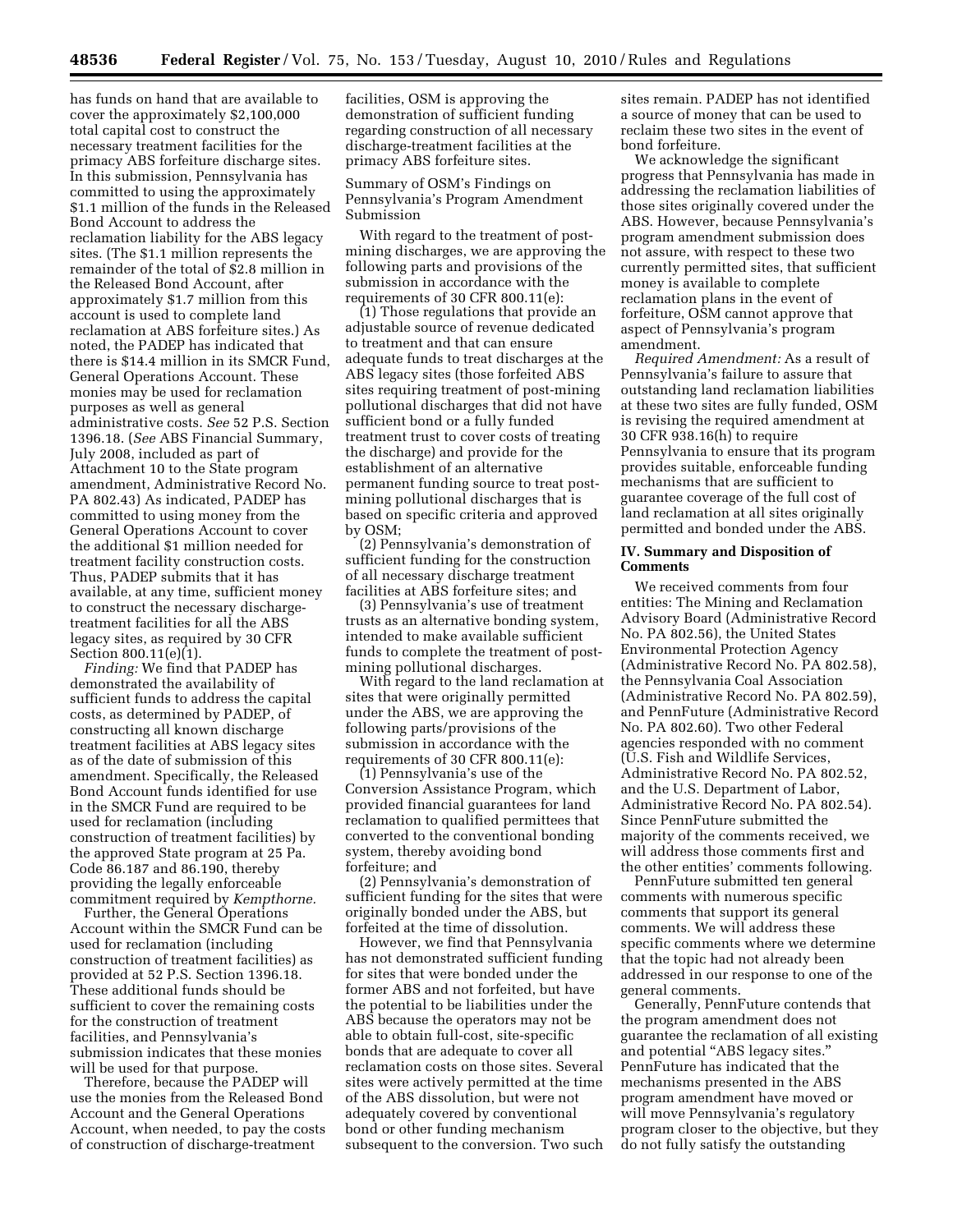requirements of the Part 732 Notice and 30 CFR 800.11(e) and 938.16(h), as interpreted in *Kempthorne.* For the reasons set forth in our findings above, and in our responses to comments below, we disagree with this assertion in large part, though we are revising the required amendment at 30 CFR 938.16(h) to require Pennsylvania to ensure that its program provides suitable, enforceable funding mechanisms, that are sufficient to guarantee coverage of the full cost of land reclamation at all sites originally permitted and bonded under the ABS

The comments and our responses to them follow.

1. The ABS Program Amendment correctly recognizes that the reclamation of all existing and potential ''ABS Legacy Sites'' must be guaranteed.

*Response:* We agree, and have found that the State program amendment satisfies this obligation.

2. OSM has the discretion to approve parts of the ABS Program Amendment while disapproving others, and has the authority to place conditions on any approval or partial approval of the ABS Program Amendment.

Pennsylvania is seeking approval of this program amendment submission as a complete package, in accordance with 30 CFR 732.17(h) and the part 732 Notices. PennFuture states that nothing in the phrase ''shall approve or disapprove the amendment request'' in 30 CFR 732.17(h)(7) prevents OSM from approving certain provisions in a program amendment package while disapproving others. PennFuture indicates that OSM has the discretion to approve parts of the ABS Program Amendment while disapproving others, and has the authority to place conditions on any approval or partial approval of the ABS Program Amendment.

*Response:* We agree that there is nothing in 30 CFR 732.17(h) that prevents OSM from approving certain provisions in a program amendment, while disapproving others. We also agree that we have the authority to qualify our approval or partial approval of any program amendment, or to require additional amendments to the State program.

3. In taking action on the ABS Program Amendment, OSM may consider only the ABS Program Amendment and its attachments, along with any comments and supporting information submitted in response to the proposed amendment.

PennFuture notes that the ABS Program Amendment purports to incorporate by reference the entire, 82 page Program Enhancements Document

(PED) that was transmitted to OSM on June 5, 2003. PennFuture further states that the PED is five years old, is inconsistent with the ABS Program Amendment, and that the program amendment does not appear to cite or to rely on any specific data, guidance documents, or passages of the PED. Finally, PennFuture states that OSM may consider only the ABS Program Amendment and its attachments, along with any comments and supporting information submitted in response to the proposed amendment. It further stated that if Pennsylvania is allowed to incorporate the PED by reference, it would incorporate its July 2003 comments by reference.

PennFuture also noted that Pennsylvania submitted to OSM a report on the progress recently made on the ABS primacy bond forfeitures, including a January 2009 update of the July 2008 version of the Trust Fund/ Bond Agreement Summary Report, but that the State made it clear that the updated submission is neither a program amendment nor a revision to the program amendment. Therefore, according to PennFuture, the January 15, 2009, submission should not be considered by OSM in deciding on the ABS Program Amendment, nor should it be included in the administrative record in this proceeding. If, however, OSM intends to consider that new information or to include it in the administrative record of this proceeding, PennFuture contends that it must give it and the public an opportunity to comment on any such submission.

*Response:* We agree that the program amendment does not appear to cite or to rely on any specific data, guidance documents, or passages of the Program Enhancement Document submission. Neither the Program Enhancement Document nor the updates to the Trust Fund/Bond Agreement Summary Report were considered during this review.

4. There is no distinction between an "alternative bonding system" approved under Section 509(c) of SMCRA and an ''alternative system'' approved under Section 509(c) of SMCRA.

As noted in the program amendment submission, Pennsylvania seeks approval of its use of Conversion Assistance Guarantees and mine drainage treatment trust funds as ''alternative systems'' under Section 509(c) of SMCRA. Pennsylvania contends that there is a significant distinction between an alternative bonding system and ''alternative system'' under section 509(c).

In its submission, Pennsylvania cites 30 CFR 732.15(b)(6), which provides

that the Secretary of the Interior may not approve a State regulatory program unless he finds that the provisions of the State program "implement, administer, and enforce a system of performance bonds and liability insurance, or other equivalent guarantees, consistent with the requirements of subchapter J of this chapter.'' Pennsylvania asserts that the Conversion Assistance Program and mine drainage treatment trust funds are equivalent to or better than conventional bonds and may be approved under § 732.15(b) as an ''alternative system or other equivalent guarantee.''

PennFuture commented that there is no distinction between an ''alternative bonding system'' approved under Section 509(c) of SMCRA and an ''alternative system'' approved under Section 509(c) of SMCRA. The authorization of an ''alternative system'' in Section 509(c) of SMCRA is implemented through OSM's regulation governing ''alternative bonding systems'' at 30 CFR 800.11(e). It cited OSM's ''authoritative interpretation, originally codified through notice and comment rulemaking at 30 CFR 806.11(c) and currently codified through notice and comment rulemaking at 30 CFR 800.11(e), [that] an 'alternative system that will achieve the objectives and purposes of the bonding program' within the meaning of section 509(c) of SMCRA, 30 U.S.C. 1259(c), is an alternative bonding system.'" It further cited rulemaking language that it believes supports its position that OSM sees no distinction between an alternative system and alternative bonding system.

The last clause of § 732.15(b)(6) limits OSM's discretion by tethering it to the substantive standards in 30 CFR Chapter VII, subchapter J, which today consists entirely of Part 800. The only provisions of 30 CFR part 800 implementing section 509(c)'s authorization to approve an ''alternative system that will achieve the objectives of the bonding program under this section'' 30 U.S.C. 1259(c) is the regulation authorizing the approval of ''alternative bonding systems,'' 30 CFR 800.11(e).

The criteria for approval or disapproval of State programs in 30 CFR 732.15(b)(6) do not make 30 CFR 800.11(e) inapplicable to an alternative reclamation guarantee proposed for approval under section 509(c) of SMCRA. To the contrary, in order to be consistent with the requirements of subchapter J of this chapter, 30 CFR 732.15(b)(6), any reclamation guarantee proposed for approval as an ''alternative system'' under section 509(c) of SMCRA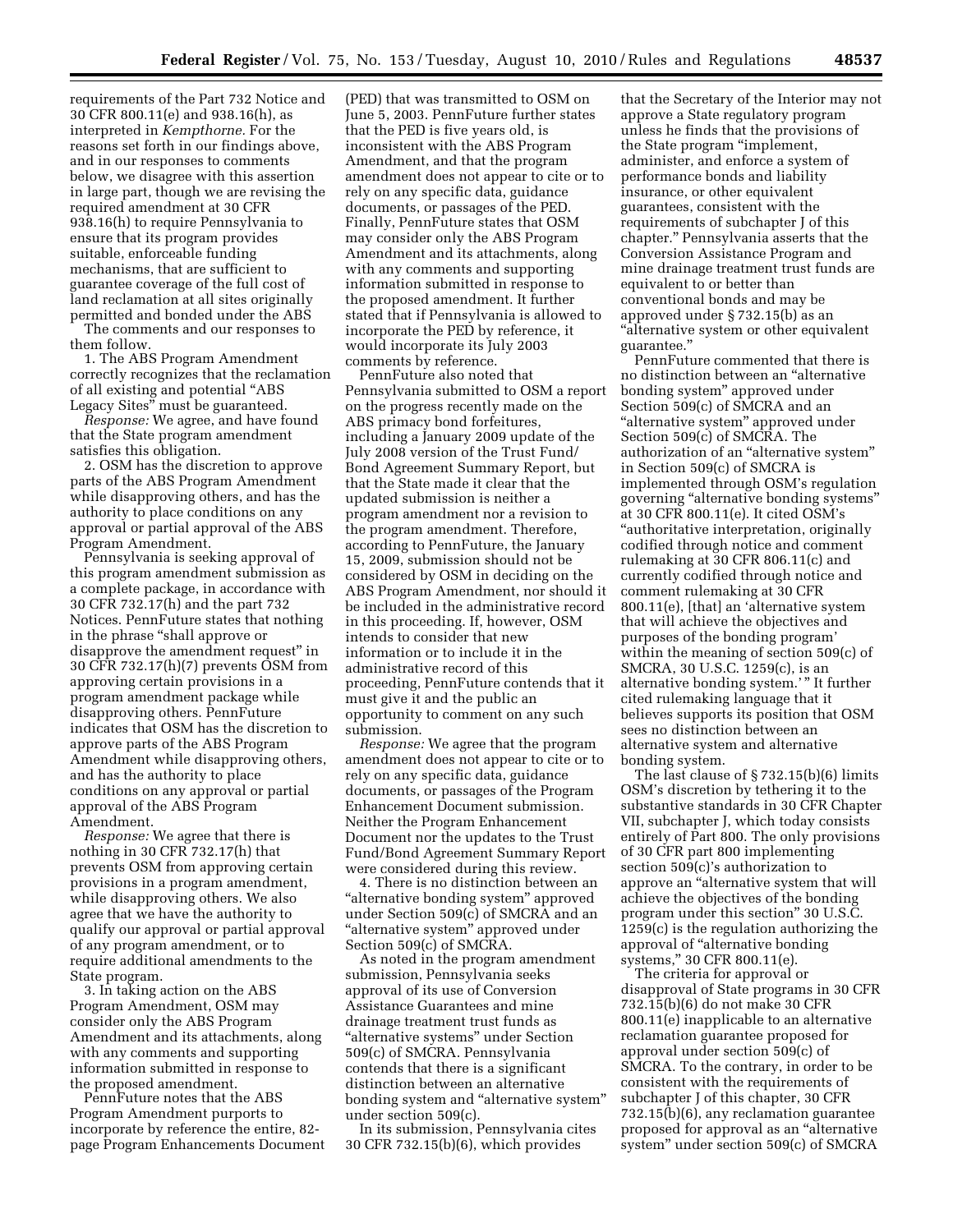must satisfy the requirements for ''alternative bonding systems'' codified in subchapter J at 30 CFR 800.11(e).

*Response:* We agree that the authorization of an ''alternative system'' in section 509(c) of SMCRA is implemented through OSM's regulation governing ''alternative bonding systems'' at 30 CFR 800.11(e). Therefore, we regard both the Conversion Assistance Program and mine drainage treatment trust funds as alternative bonding systems.

5. OSM should approve Pennsylvania's Conversion Assistance Program as an alternative bonding system under section 509(c) of SMCRA and 30 CFR 800.11(e).

*Response:* OSM agrees, and is approving the Conversion Assistance Program as an alternative bonding system under section 509(c) of SMCRA and 30 CFR 800.11(e).

6. OSM should partially disapprove and partially approve, with conditions, Pennsylvania's use of mine drainage treatment trusts as an alternative bonding system under section 509(c) of SMCRA and 30 CFR 800.11(e).

We received extensive comments from PennFuture expressing concerns relative to the treatment trust approach proposed by Pennsylvania. PennFuture commented, generally, that OSM's evaluation of Pennsylvania's request for approval of trust funds as an alternate system and our determination of whether the Part 732 Notice and the required amendment at 30 CFR 938.16(h) have been satisfied, must be based upon a realistic scenario in which there is no financially responsible party available to bear higher than expected treatment costs or to supplement the trust corpus in order to restore it to a perpetually sustainable level. PennFuture's comments promote the importance of establishing a sustainable primary target valuation for each trust that will provide a revenue stream sufficient to provide the necessary AMD treatment.

In support of its comment, PennFuture sets forth the following deficiencies it alleges exist with respect to treatment trust amount calculations. According to PennFuture, each of these deficiencies, by itself, precludes OSM from determining that either the 1991 732 Letter or the required amendment codified at 30 CFR 938.16(h) can be removed.

First, PennFuture asserted that the assumed investment portfolios for many existing trust funds are more aggressive than the actual investment portfolios, which tend to be more conservative. Because of this discrepancy, operators are allowed to fund the trusts with less

money than will be needed for full funding, since the assumed aggressive investment strategies do not match the actual, more conservative investment mixes. PennFuture demanded that OSM codify a required amendment requiring Pennsylvania:

(1) To assume a rate of return corresponding to the most conservative investment portfolio the trustee reasonably may be expected to hold when calculating the initial amount of mine drainage treatment trust funds;

(2) To review the investment portfolio of existing treatment trusts, and, for those trusts for which the actual investment portfolio allocation deviates materially from the portfolio assumed when calculating the initial amount of the trust, to recalculate the amount of the trust using the expected rate of return for the actual investment portfolio; and

(3) Where the recalculated amount is higher than the original calculation, to either: (a) Require the mine operator to make up any deficiency in the trust amount; or (b) where the deficiency cannot be eliminated because no viable responsible party remains available, provide an enforceable, supplemental mechanism that, together with the site-specific trust, firmly guarantees that sufficient funding will be available to treat the discharge in perpetuity.

We note that PennFuture does not define what it means by a "material" deviation between the assumed and actual investment portfolio.

Second, PennFuture contended that mine drainage treatment trust funds have low tolerance for risk, primarily because it provides the only source of funding for its intended service, *i.e.,* the payment of treatment costs at specific sites, often in perpetuity. According to PennFuture, Pennsylvania's decision to authorize trust investment mixes of 80% stocks and 20% bonds is entirely too aggressive to accommodate the extremely low risk tolerances inherent in these funding mechanisms. Instead, Pennsylvania should authorize only low risk investment mixes that do not exceed the 5.25% expected annual rate of return on investment bonds. Of course, limiting the investments to those with more conservative expected rates of return will require the operator to invest more money into the trust at the outset. PennFuture demanded that OSM codify a required amendment requiring Pennsylvania:

(1) To assume a rate of return on the trust's investment portfolio no greater than 5.25% in calculating the amount of any mine drainage treatment trust fund; and (2) to recalculate, using a gross rate of return no greater than 5.25%, the amount of any existing treatment trust for which the gross rate of return on the investment portfolio assumed in the calculation of the initial trust amount exceeded 5.25%, and to either (a) require the

operator to make up any deficiency in the trust amount; or (b) where a deficiency cannot be eliminated because no viable responsible party remains available, provide an enforceable, supplemental mechanism that, together with the site-specific trust, firmly guarantees that sufficient funding will be available to treat the discharge in perpetuity.

Third, PennFuture commented that the assumed 11.1% rate of return on the equities portion of its authorized mine drainage treatment trust fund investment mixes is excessively optimistic, and results in unacceptably low initial trust fund investments. PennFuture illustrated what it believes to be the significance of the rate of return assumption by showing the significant difference between the initial trust investment for an assumed 11.1% rate of return on equities vs. lower assumed rates of return. PennFuture's expert, Dr. Small, recommended an assumed rate of return of no greater than 6% on equities. PennFuture claimed that Pennsylvania's mine drainage treatment trusts are ''doomed to insolvency from the outset by the unrealistic [assumed] rate of return.'' Finally, PennFuture asserted that Pennsylvania's volatility multiplier of 1.16% does not adequately account for the trust fund portfolio's market risk. Therefore, PennFuture demanded that OSM expressly disapprove the portion of the amendment that would allow the State to assume a gross rate of return of 11.1% on equity investments, and that it codify a required amendment requiring Pennsylvania:

(1) To assume a gross rate of return on equities no higher than 6% in calculating the amount of any mine drainage treatment trust fund; and (2) to recalculate, using a gross rate of return on equities no greater than 6%, the amount of any existing treatment trust for which the gross rate of return on equities assumed in the calculation of the initial trust amount exceeded 6% and to either: (a) Require the operator to make up any deficiency in the trust amount; or  $(b)$  where the deficiency cannot be eliminated because no viable responsible party remains available, provide an enforceable, supplemental mechanism that, together with the site-specific trust, firmly guarantees that sufficient funding will be available to treat the discharge in perpetuity.

Fourth, PennFuture argued that limiting the period used for calculating recapitalization costs for treatment facilities to 75 years "is unwarranted, unsupported by any information in the ABS Program Amendment submission, and results in trust fund amounts below the amount needed to provide a full cost guarantee of perpetual treatment.'' Rather, PennFuture maintained that the only way to capture the full present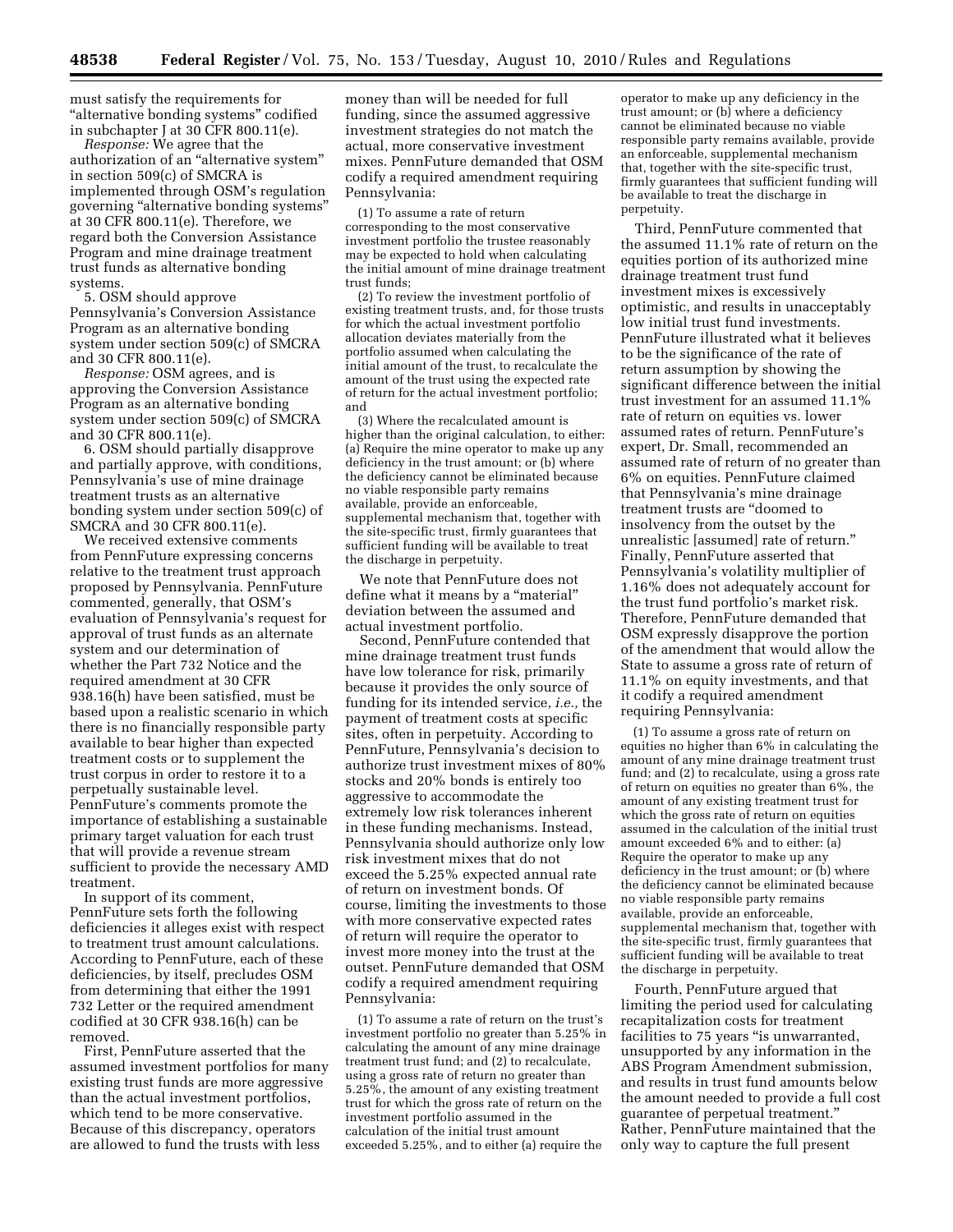value of all recapitalization costs is to use a calculation period of infinite duration. Therefore, PennFuture demanded that OSM "expressly disapprove the portion of the ABS Program Amendment that would allow Pennsylvania to limit the calculation of the present value of the recapitalization costs to 75 years'', and to codify a required amendment requiring Pennsylvania:

(1) To use a calculation period of infinite duration that captures the full present value of all recapitalization costs when calculating the amount of a mine drainage treatment trust fund; and (2) to recalculate the amount of existing treatment trusts using a calculation period of infinite duration that captures the full present value of all recapitalization costs and to either: (a) Require the operator to make up any deficiency in the trust amount; or (b) where the deficiency cannot be eliminated because no viable responsible party remains available, provide an enforceable, supplemental mechanism that, together with the site-specific trust, firmly guarantees that sufficient funding will be available to treat the discharge in perpetuity.

Fifth, PennFuture contended that mine drainage treatment trust funds fail to account for the risk of premature system failure. Therefore, according to PennFuture, the trust funds are not fullcost, perpetual guarantees. Accounting for this risk would require that additional, up front monies be invested by the operators into the trust funds. Therefore, PennFuture demanded that OSM codify a required amendment requiring Pennsylvania:

(1) To fully account for the risk of premature failure of the treatment system or its components when calculating the amount of mine drainage treatment trust funds; [and] (2) to recalculate the amount of any existing treatment trust where a material risk of premature failure of the treatment system or its components exists, and to either: (a) Require the operator to make up any deficiency in the trust amount; or (b) where the deficiency cannot be eliminated because no viable responsible party remains available, provide an enforceable, supplemental mechanism that, together with the site-specific trust, firmly guarantees that sufficient funding will be available to treat the discharge in perpetuity.

We note that PennFuture does not define what it means by a ''material risk of premature failure.''

Sixth, PennFuture maintained that the mine drainage treatment trusts do not account for costs of complying with the National Pollutant Discharge Elimination System (NPDES) program; as such, PennFuture contended the trusts ''are not full-cost, perpetual treatment guarantees.'' Of course, initial trust investment amounts may need to be higher in order to account for NPDES

requirements. Therefore, PennFuture demanded that OSM codify a required amendment requiring Pennsylvania:

(1) To fully account for all costs of complying with the NPDES requirements when calculating the amount of mine drainage treatment trust funds; and (2) to recalculate the amount of any existing treatment trust where compliance with the NPDES requirements would materially increase the costs that must be covered by the trust, and to either: (a) Require the operator to make up any deficiency in the trust amount; or (b) where the deficiency cannot be eliminated because no viable responsible party remains available, provide an enforceable, supplemental mechanism that, together with the site-specific trust, firmly guarantees that sufficient funding will be available to treat the discharge in perpetuity.

We note that PennFuture does not define the phrase ''materially increase the costs that must be covered by the trust.''

*Response:* For the reasons discussed below, we decline to impose any of the above-referenced demanded required amendments. Likewise, we decline to disapprove the provisions for which PennFuture demanded disapproval.

When we conducted our programmatic reviews in the late 1980s and began identifying shortcomings in the Pennsylvania bonding system, there existed no site-specific financial vehicle able to provide a revenue stream for long-term reclamation needs like a pollutional discharge. Pennsylvania's treatment trust efforts since the passage of Pennsylvania Act 173 in 1992 were creative and relied on flexibility within the developmental environment. Ultimately, their efforts provided both the vehicle and structure of a financial mechanism that can serve as an alternate to traditional conventional bonds or a State-wide bond pool. The treatment trust approach of making revenues available on an ongoing basis through interest payments on investments is an important leap forward in the search for a stable and self-sustaining source of funds for longterm reclamation costs. Our implementation of treatment trusts in the Federal program in Tennessee relied heavily on the techniques and experiences of Pennsylvania program officials. Our decision to approve treatment trusts as part of the Tennessee Federal program reflects our conclusion that it is important to maintain flexibility in the program so that the treatment trusts approach can undergo necessary refinements and respond to changing economic conditions.

As discussed under our findings, we are approving treatment trusts as an alternative bonding system under SMCRA section 509(c) and 30 CFR

800.11(e). Our approval confers on Pennsylvania the authority to implement enforceable trust agreements for long-term treatment of acid mine drainage in lieu of a conventional bond. In addition, and as discussed in our findings, we are not providing specific approval of the underlying financial components Pennsylvania has used or is currently using to develop treatment trusts. Similarly, we are not requiring that Pennsylvania incorporate into mine drainage treatment trust funds any explicit portfolio mixtures, volatility rates, specific cushions against premature failure, rates of return, recapitalization calculations, or inflation rates. Furthermore, we are not approving or disapproving other financial parameters Pennsylvania now considers, such as site maintenance costs, or the use of the AMDTreat program. We have concluded that the implementation of treatment trusts requires program managers to have a degree of flexibility that may not be afforded when specific percentages, rates, or schedules are imposed through a formal amendment structure of 30 CFR Part 732. As a parallel, State regulatory programs are responsible for managing bond rate guidelines for surface mine reclamation on an annual basis. Those responsibilities require ongoing analyses and revisions to reclamation cost parameters such as those for fuel, materials, supplies, equipment rates, and dozens of other cost components. We believe that treatment trusts will also need routine periodic revisions that will be hindered if revisions are subject to the formal program amendment process.

PennFuture's assertion that existing and future trust portfolios are not being managed or may not be performing consistent with the projections used to set the primary target valuation is an important comment and potential cause for concern. However, the potential for disparity between trust target assumptions and actual trust performance further convinces us not to impose rigid financial parameters such as rates of return. Rather, we are even more convinced of the importance of preserving programmatic flexibility so that Pennsylvania can revisit trusts on a periodic basis to revise and refine trust parameters, including the financial components and the primary target valuation, within the authority of its approved program. Pennsylvania could have adopted investment strategies in line with PennFuture's demands; had it done so, we almost certainly would have approved the use of trust funds, just as we are approving them in this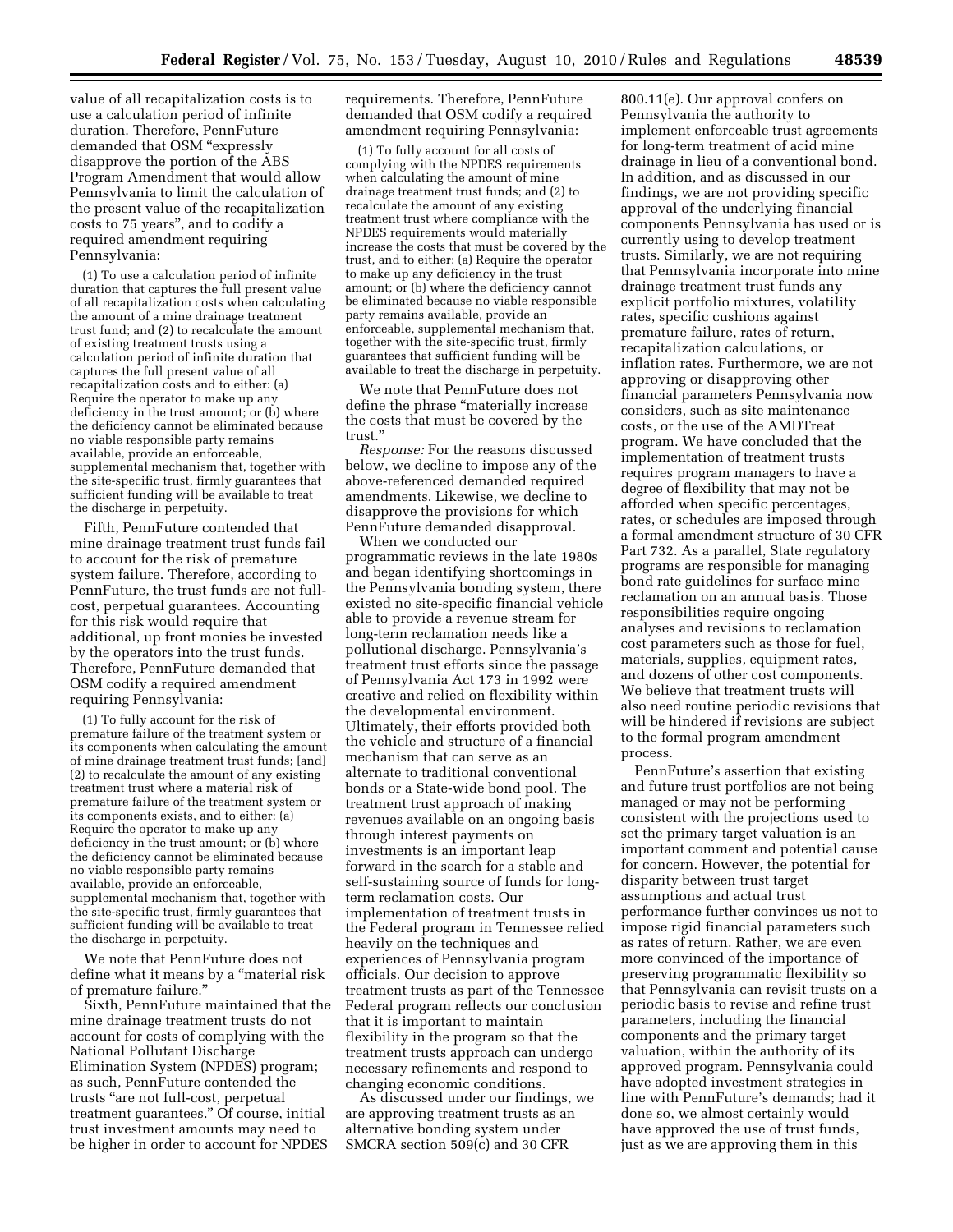rulemaking. However, we believe the mechanics of trust fund structures are best left to the PADEP, which has an incentive to ensure that the funds do not fail. The annual evaluations, which may result in adjustments to the mine drainage treatment trust fund target amounts, are one such assurance against failure. (*See* Attachment 7, ''Postmining Treatment Trust Consent Order and Agreement'', paragraph 8.)

The PennFuture comments also highlight the importance of maintaining clarity in our decision consistent with the decision in *Kempthorne.* In our findings section, we approved the use of treatment trusts as an alternative bonding system under SMCRA section 509(c) and 30 CFR 800.11(e).

Nonetheless, and as provided for under our finding, unless and until Pennsylvania demonstrates the financial adequacy of a trust supporting a qualifying ABS discharge, that discharge will still be subject to the requirements imposed on an ABS legacy site. Our clarification is consistent with the holding in *Kempthorne* that conversion from the old ABS only takes effect when the complete reclamation costs are fully covered by the CBS bonds (or in this case, a treatment trust). Under our decision, Pennsylvania must successfully demonstrate adequate coverage by a treatment trust for any ABS discharge it wishes to remove from coverage under the definition of ABS legacy sites in Chapter 86.

Our decision also reflects our implementation of the *Kempthorne*  court's direction that OSM supervision be present until full guarantees of reclamation are in place. Moreover, and as discussed in our finding above, we conclude that the regulatory revisions to Chapter 86 put into place a revenue source that accommodates changes in ABS legacy sites treatment costs through annual reviews and adjustments to the reclamation fee. PADEP also provided information indicating that the proposed annual revenues could be adjusted as necessary to cover all ABS discharge costs, including those with partially funded trusts (*see* amendment submission: Evaluation of Potential Primacy ABS Discharge Sites).

*Other Permit Costs:* PennFuture asserts the following: Pennsylvania fails to account for the additional costs of complying with the NPDES requirements at ABS legacy sites. PADEP generally does not require its Bureau of Abandoned Mine Reclamation (BAMR) to get NPDES permits for bond forfeiture discharge sites where BAMR takes over operation and maintenance of the treatment systems. Likewise, where the mine

operator has wound up affairs or otherwise is not in control of the mine site, PADEP generally does not require either the trustee or the trustee's contractor to hold NPDES permits for treatment trust discharge sites. PennFuture suggests that OSM should direct PADEP to provide the number of the current NPDES permit and its expiration date for each treatment trust sites. But, PennFuture contends, largely because Pennsylvania has improperly assumed away the NPDES requirements for most treatment trusts and bond forfeiture sites, the amendment fails to address any added costs those requirements might impose. Pennsylvania's failure to account in the calculation of the initial amount of a site-specific mine drainage treatment trust for any additional costs associated with compliance with the NPDES requirements produces a trust that does not fully guarantee the treatment of the covered charges in perpetuity, and therefore fails ''to assure the completion of the reclamation plan if the work had to be performed by the regulatory authority in the event of a forfeiture,'' 30 U.S.C. 1259(a), and to assure that the regulatory authority will have available sufficient money to complete.

Next, PennFuture asserts that section 509(c) and 30 CFR 800.11(e) prohibits OSM from approving the use of treatment trusts unless these additional costs are properly taken into account in all of the scenarios in which Pennsylvania uses trust funds. Moreover, unless the treatment trust fully accounts for and guarantees the coverage of these additional costs, Pennsylvania's implementation of them does not satisfy the requirements of the Part 732 Notice and 30 CFR 938.16(h), because trust fund sites that were bonded under the ABS will continue to lack the full and firm reclamation guarantees demanded by *Kempthorne.* 

*Response:* With regard to NPDES permit costs, approval of this alternative system does not alter existing responsibilities of permittees to address any other Federal or State agency requirements relating to treatment of post-mining pollutional discharges. In the event the party responsible for abating or treating a discharge is required to obtain an NPDES permit pursuant to the CWA in order to operate and maintain treatment facilities at ABS legacy sites, then the costs associated with obtaining such permits and treating to the required effluent limits must be absorbed by the treatment trust. These costs, if and when they are required, should be incorporated into any calculations regarding the amount of funds needed to fully fund a trust.

Pennsylvania states that once a trust has been established and fully funded, the reclamation bonds for the site may be released. In addition, after the trust is fully funded, the permittee can, at the discretion of the Department, be reimbursed at the end of each year, based on the calculated costs of treatment for that year's costs.

PennFuture states that OSM must make clear that any mine for which a treatment trust is established continues to be regulated under Title V of SMCRA and the approved State regulatory program. In partially approving Pennsylvania's use of trust funds, OSM should make clear that until PADEP has granted final release of the section 509(c) trust fund, the mine remains a permitted mining operation within the jurisdiction of the State regulatory authority and the oversight jurisdiction of OSM under Title V of SMCRA. OSM should do so by disapproving the amendment to the extent it would allow full and final bond release for the entire mine site upon the funding of a mine drainage treatment trust fund, and by conditioning partial approval of Pennsylvania's use of trust funds under section 509(c) on Pennsylvania's retaining regulatory jurisdiction under the approved State program so long as mine drainage treatment operations continue at a trust fund site.

*Response:* PennFuture raised this concern during the rulemaking that resulted in our approval of Pennsylvania's use of treatment trust funds and annuities as collateral bonds. 70 FR 25472, 25487 (May 13, 2005). PennFuture was concerned that use of a financial guarantee (such as a trust fund established to treat acid mine drainage) would lead to bond release and therefore termination of the regulatory authority's jurisdiction over a mine site. PennFuture commented that the Federal regulations allow release of a bond upon its replacement with another bond that provides equivalent coverage, but this substitution does not constitute a bond release. PennFuture also noted that an existing bond could be released upon establishment of a trust fund or other adequate financial guarantee of perpetual treatment, but that the substitute guarantee must be treated as the equivalent of a performance bond under section 509 of SMCRA. Section 509 does not allow bond release and the termination of jurisdiction over a site where mine drainage treatment operations are occurring.

The Federal regulations do not allow full bond release until all requirements of the State program and the permit have been met. Additionally, Pennsylvania's regulations at 25 Pa.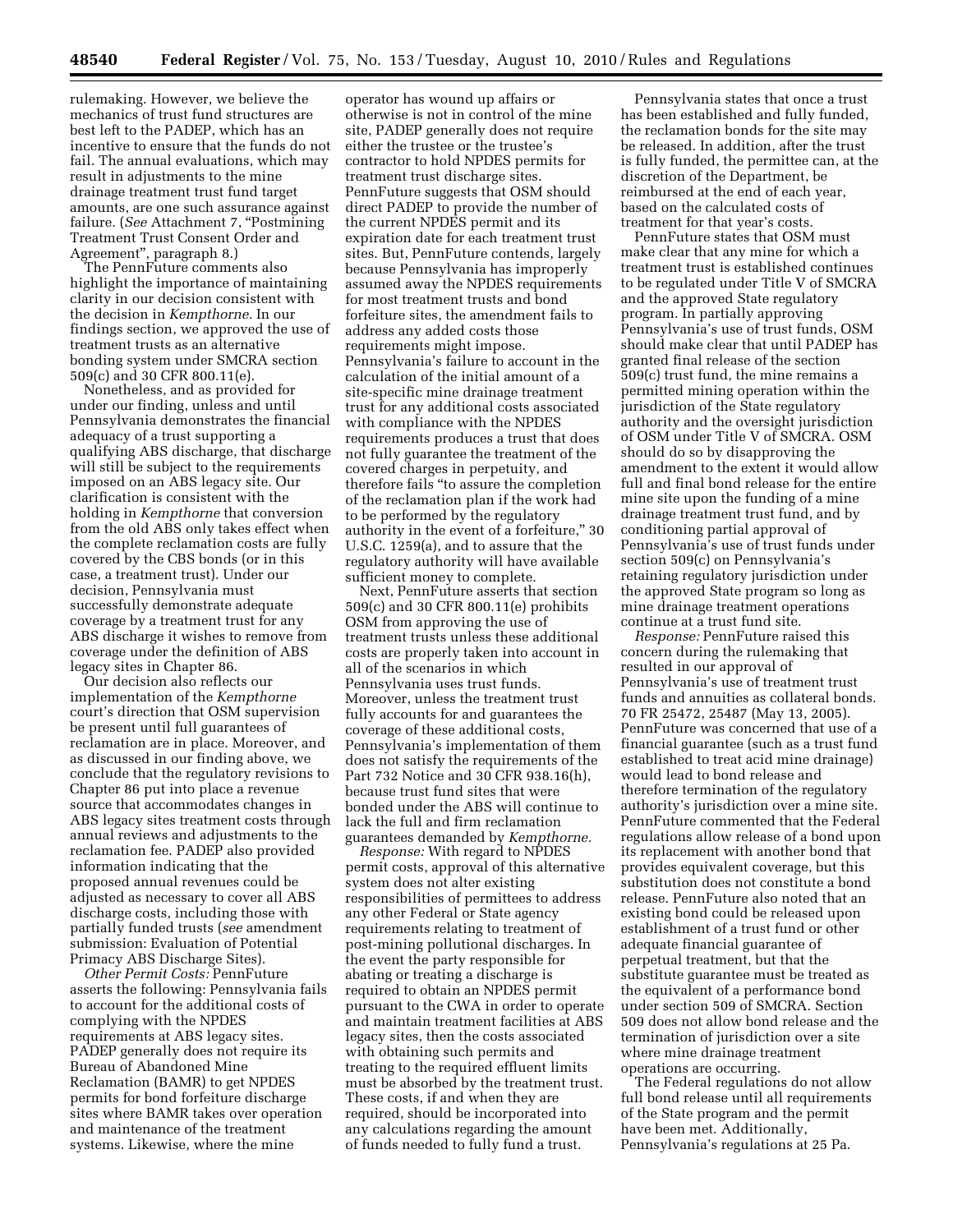Code 86.151(j) provides that release of bonds does not alleviate the operator's responsibility to treat discharge of mine drainage emanating from, or hydrologically connected to, the site to the standards in the permit, PASMCRA, the Clean Stream Law, the Federal Water Pollution Control Act (or Clean Water Act) and the rules and regulations thereunder. We construe the references to "release of bonds" in section 86.151(j) to mean the replacement of the original bond by another bond, whether it be a trust fund or other financial instrument used as a collateral bond, that will cover the area and cost of treatment facilities.

When a trust fund or annuity is in place and fully funded, the regulatory authority may approve release under 30 CFR 800.40(c)(3) of conventional bonds posted for a permit or permit increment, provided that, apart from the pollutional discharge and associated treatment facilities, the area fully meets all applicable reclamation requirements and the trust fund or annuity is sufficient for treatment of pollutional discharges and reclamation of all areas involved in such treatment. The portion of the permit required for post-mining water treatment must remain bonded. The trust fund or annuity may serve as that bond. In addition, Pennsylvania may not terminate its regulatory jurisdiction over any bonded area, including a water treatment facility bonded by a trust fund or another financial mechanism. We do not expect any issues to arise pertaining to termination of jurisdiction, however, since Pennsylvania's program lacks a provision allowing termination of jurisdiction under any circumstances.

7. OSM must codify enforceable conditions requiring the completion of land reclamation at primacy ABS bond forfeiture sites and the construction of mine drainage treatment systems at ABS Legacy Sites by specified deadlines.

Pennsylvania stated in its submission that it is committed to completing the arrangements for land reclamation at the ABS sites within the next couple of years and the PADEP has the funds available to perform the work.

PennFuture contends that OSM must codify enforceable conditions requiring the completion of land reclamation at primacy ABS bond forfeiture sites and the construction of mine drainage treatment systems at ABS legacy sites by specified deadlines. PennFuture contends that the Department's commitment is not enforceable. As a result, OSM must supply the enforceability by codifying enforceable obligations at 30 CFR 938.16 for Pennsylvania to complete the outstanding land reclamation and mine

drainage treatment system construction work at primacy ABS bond forfeiture sites. PennFuture agrees with Pennsylvania that a site-by-site schedule with individual completion deadlines for each mine is unnecessary. Given the extraordinary, decades-long delays in reclamation or mine drainage treatment at some PA ABS bond forfeiture sites, however, PennFuture asserts that definitive and enforceable overall deadlines for the completion of the land reclamation and treatment system construction works are essential.

PennFuture recommends that OSM codify conditions at 30 CFR 938.16 requiring Pennsylvania to complete the construction of mine drainage treatment systems at all ABS legacy sites and the land reclamation at all primacy ABS bond forfeiture sites within one year following the effective date of OSM's final rule, subject to an exception for sites where Pennsylvania is unable to complete the necessary work by the deadline because of forces beyond Pennsylvania's control.

*Response:* It would be ideal if necessary land reclamation and water treatment projects at bond forfeiture sites could be completed by the deadline recommended by PennFuture. However, logistical and contractual limitations mean that it would be extremely difficult, if not impossible, to reclaim all the land that needs to be reclaimed and treat all the water that needs to be treated within one year of the effective date of this final rule. To accomplish the necessary land reclamation and water treatment, the State will need time to develop specifications, bid and award contracts, secure necessary easements and permits, and design and construct needed treatment facilities. For purposes of this rulemaking, we do not believe that it is necessary to impose deadlines for completion of sites. However, progress on the completion of sites is a topic that may be reviewed during oversight activities to assure that the regulatory authority is carrying out its activities in accordance with the provisions of its approved program.

8. OSM must disapprove the use of a consent order and agreement in lieu of an approved Section 509 reclamation guarantee, and must prohibit the proposed redesignation of the existing reclamation fee account until full-cost land reclamation guarantees are posted for the two mines covered by consent orders and agreements.

PennFuture contends that OSM must disapprove the use of a consent order and agreement in lieu of an approved section 509 reclamation guarantee. PennFuture also states that the

amendment does not claim that Pennsylvania has sufficient money available in the SMCR Fund or elsewhere to cover the much larger shortfall for the LCN site, which includes a post-mining discharge that has been included on PA's list of potential ABS legacy sites. Although the amendment avoids stating the dollar amount by which the LCN site is underbonded, the \$7 million in reclamation guarantees posted for the LCN site was more than \$8.9 million below the estimated liability for land reclamation alone. Thus, according to PennFuture, the available monies cover only 44% of the estimated land reclamation liability.

PennFuture notes that Pennsylvania wants OSM to treat a consent order and agreement as satisfying Section 509 of SMCRA. But, PennFuture contends, as a matter of law, a consent order and agreement is not a section 509 performance bond or alternative bonding system. PennFuture asserts that section 509 of SMCRA can be satisfied only by approved reclamation guarantees that meet or exceed the amount of outstanding reclamation liability, not by an agreement to bring it about in the future.

PennFuture further asserts that OSM may not consider the Part 732 Notice and required amendment at § 938.16(h) to be fully satisfied until all land reclamation liabilities at the LCN and CCI sites are guaranteed by financial guarantee mechanisms approved under section 509 of SMCRA.

Finally, PennFuture states that OSM must require that, before PADEP can limit the use of the reclamation fees to paying the costs associated with treating post-mining pollutional discharges at ABS legacy sites, PADEP must guarantee that all land reclamation liabilities at the LCN and CCI sites are fully funded.

*Response:* As we note in Part B of the findings, a CO&A does not constitute the guarantee of sufficient funding to pay for reclamation, as required under section 509 of SMCRA. Accordingly, we found that Pennsylvania will not have fully satisfied the requirements of 30 CFR 800.11(e) until all land reclamation liabilities at the LCN and CCI sites are guaranteed to be fully funded. We are thus revising the required amendment at 30 CFR 938.16(h) to require Pennsylvania to ensure that its program provides suitable, enforceable funding mechanisms that are sufficient to guarantee coverage of the full cost of land reclamation at all sites originally permitted and bonded under the ABS. Because we are taking this action, it is not necessary to prohibit Pennsylvania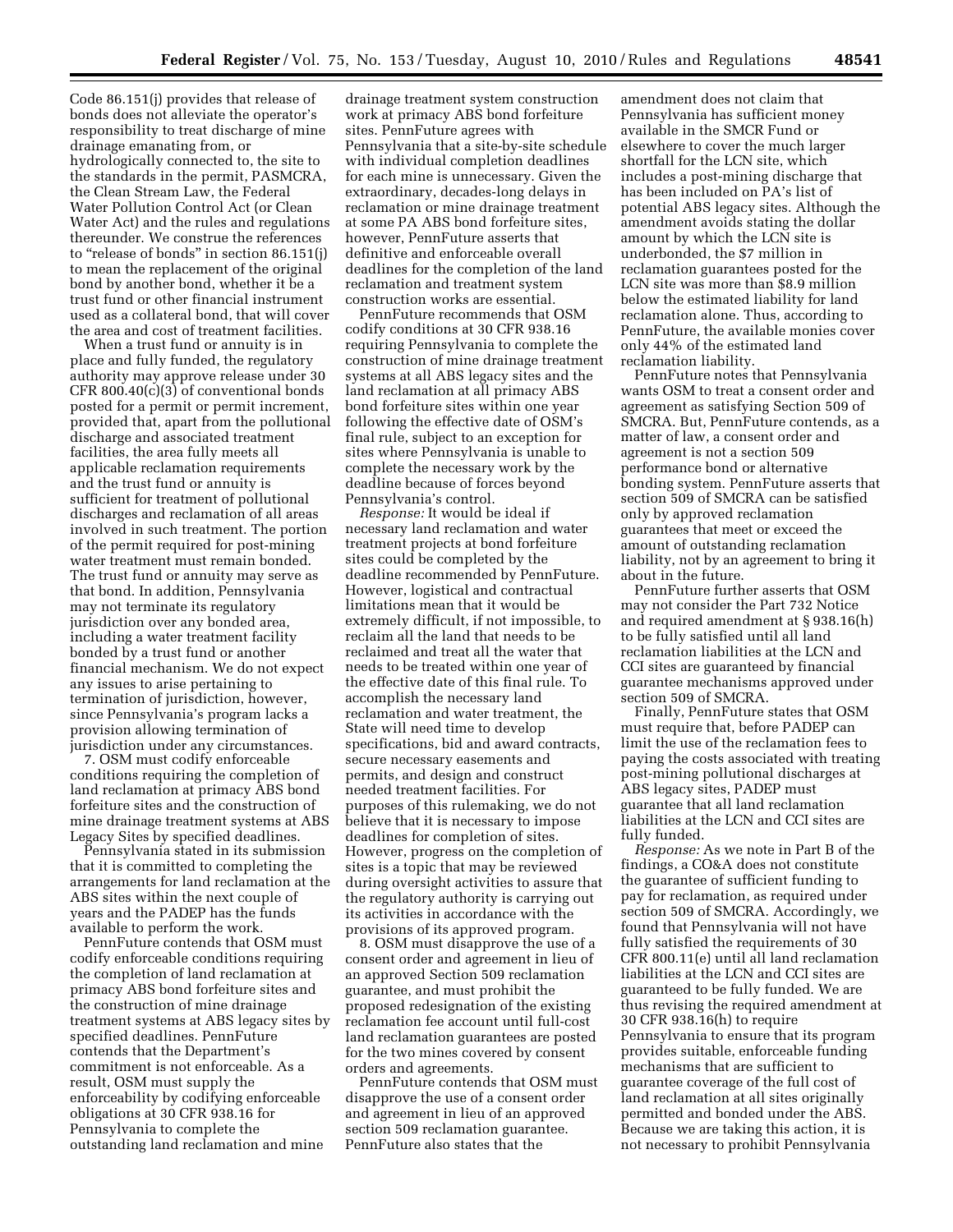from using its RFO&M Account for water treatment only on ABS legacy sites

9. The ABS Program Amendment does not fully satisfy the Part 732 Notice and 30 CFR 938.16(h) because it does not demonstrate that the two new trust accounts provide the firm guarantee of perpetual treatment at all existing and potential ABS Legacy Sites required by *Kempthorne.* 

Pennsylvania stated that the RFO&M Account is designed to go into operation immediately and to continue to serve as the only funding mechanism until it is merged into the two accounts which are set up to operate in series and are part of a system that is intended to cover the costs of mine drainage treatment at ABS legacy sites after treatment systems are initially installed using other funds. The Legacy Account, which, having been found ''actuarially sound'' by PADEP, then takes over forever as the sole mechanism providing for mine drainage treatment at the ABS legacy sites. Pennsylvania concluded that it has established an enforceable regulatory mechanism which will generate sufficient funds to cover the total annual O&M and recapitalization costs for the ABS legacy sites (and has also accounted for the potential ABS legacy sites.

PennFuture contends, however, that the amendment does not fully satisfy the Part 732 Notice and § 938.16(h) because it does not demonstrate that the two new trust accounts provide the firm guarantee of perpetual treatment at all existing and potential ABS legacy sites. PennFuture adds that information presented in the amendment at most shows that the system described in Part 5 of the amendment may work for the very near term. Under *Kempthorne,*  however, the assurance required to satisfy § 800.11(e) must extend indefinitely beyond the next few years. Specifically, PennFuture contends that:

*Inventory:* The program amendment fails to account for several mines that appear to be ABS legacy sites or potential ABS legacy sites. In particular, it provided examples of sites that were in the mine drainage inventory, but not listed as existing or potential ABS legacy sites, sites that were reclassified from "primacy" to "pre-primacy," and sites for which removal from the mine drainage inventory is not justified by the documentation provided by OSM.

*Reclamation Fee O&M Account:*  Because the ABS Program Amendment does not demonstrate that the Legacy Account will ever be "actuarially sound,'' it must demonstrate that the RFO&M Account guarantees the

treatment of all discharges at ABS legacy sites in perpetuity.

The \$3.7 million in the SMCR Fund's existing reclamation fee account remains encumbered and unavailable for the payment of mine drainage treatment costs at the ABS legacy sites until all land reclamation obligations at the LCN and CCI sites are fully guaranteed by financial guarantee mechanisms approved under section 509 of SMCRA. Only if the \$9 million reclamation obligation of the existing reclamation fee account is covered by full cost bonds or some other approved financial guarantee mechanism may OSM approve restricting the \$3.7 million to the purpose of paying for mine drainage treatment at ABS legacy sites through the redesignation of the existing reclamation fee account as the RFO&M Account.

Only the revenue streams that must be deposited in the RFO&M Account may be considered in analyzing the capability of the account to provide the required guarantee of perpetual discharge treatment.

The ABS Program Amendment fails to guarantee that all recapitalization cost at ABS legacy sites are covered in perpetuity. PennFuture opposes limiting the calculation period for recapitalization costs to 75 years, for the same reasons it opposed the 75 year recapitalization cost calculation period for site-specific mine drainage treatment trust funds.

The ABS Program Amendment does not address recapitalization costs at potential ABS legacy sites. These costs must be addressed, and their present value must be based on a period of infinite duration.

The ABS Program Amendment's use of annualized recapitalization cost figures in the analysis of the RFO&M Account is improper and misleading. Because the PADEP does not contain an enforceable commitment for PADEP to collect and set aside funds to cover recapitalization costs in future years, the analysis of the RFO&M Account should not be premised on such a "set-aside." Moreover, PADEP should not assume that an equivalent amount of recapitalization costs will be spent each year, when it knows that will not be the case. Instead, the analysis of the RFO&M Account should be based on the irregular, discontinuous pattern of recap costs revealed by the Federation's ''ABS Legacy Recap Cost Pattern (rev 2009).''

The ABS Program Amendment fails to account for the additional costs of complying with the NPDES requirements at ABS legacy sites.

The ABS Program Amendment fails to demonstrate that the RFO&M Account

and associated mechanisms guarantee the perpetual treatment of all discharges at the existing ABS legacy sites. Instead, the analysis of the account is limited and exclusively near-term in scope. Pennsylvania has failed to demonstrate that potentially dramatic increases in the reclamation fee will not reduce the number of acres subject to the fee to the point that revenues will be insufficient to cover treatment costs. PennFuture insists that the analysis of the account must project the costs and revenues for the entire period in which the account may have to remain in operation. PennFuture's analysis of the condition of the account over a 75-year period show increasing burdens that the PADEP has failed to demonstrate what the account can bear.

The ABS Program Amendment fails to demonstrate that the RFO&M Account and associated mechanisms guarantee the perpetual treatment of all discharges at the potential ABS legacy sites. While the PADEP accounts for a ''worst-case scenario'' in which every potential ABS legacy site forfeits in a single year, it applies its analysis only to Year 1; in subsequent years, the needed additional revenues would be higher. In addition, and as noted above, the analysis does not account for recapitalization costs at these newly forfeited sites, but is limited to O&M costs.

Next, the amount of existing, sitespecific bond money is overstated, because some of that money is needed for land reclamation on the LCN site. Finally, the site-specific bond monies would not be available anyway, because the proposed regulations require that such monies be deposited into the ABS Legacy Account, where they cannot be used until that account is declared to be actuarially sound. As with the ABS legacy sites, the analysis of the impact of future forfeitures of potential ABS legacy sites is short-sighted, and fails to demonstrate that the RFO&M Account will withstand the increased burdens that it may be required to bear.

Therefore, PennFuture demands that OSM condition its approval of the proposed regulations on Pennsylvania:

(1) Identifying the maximum period the RFO&M Account may be in operation, and providing information sufficient to demonstrate that the RFO&M Account and its ancillary mechanisms will assure treatment of all discharges from the ABS legacy sites for the entire, maximum period the account may be in operation; and, (2) including in the information submitted, and accounting for: (a) The recapitalization costs for the potential ABS legacy sites; b) the full, perpetual recapitalization costs for both existing and potential ABS legacy sites by using a calculation period of infinite duration that captures the full present value of all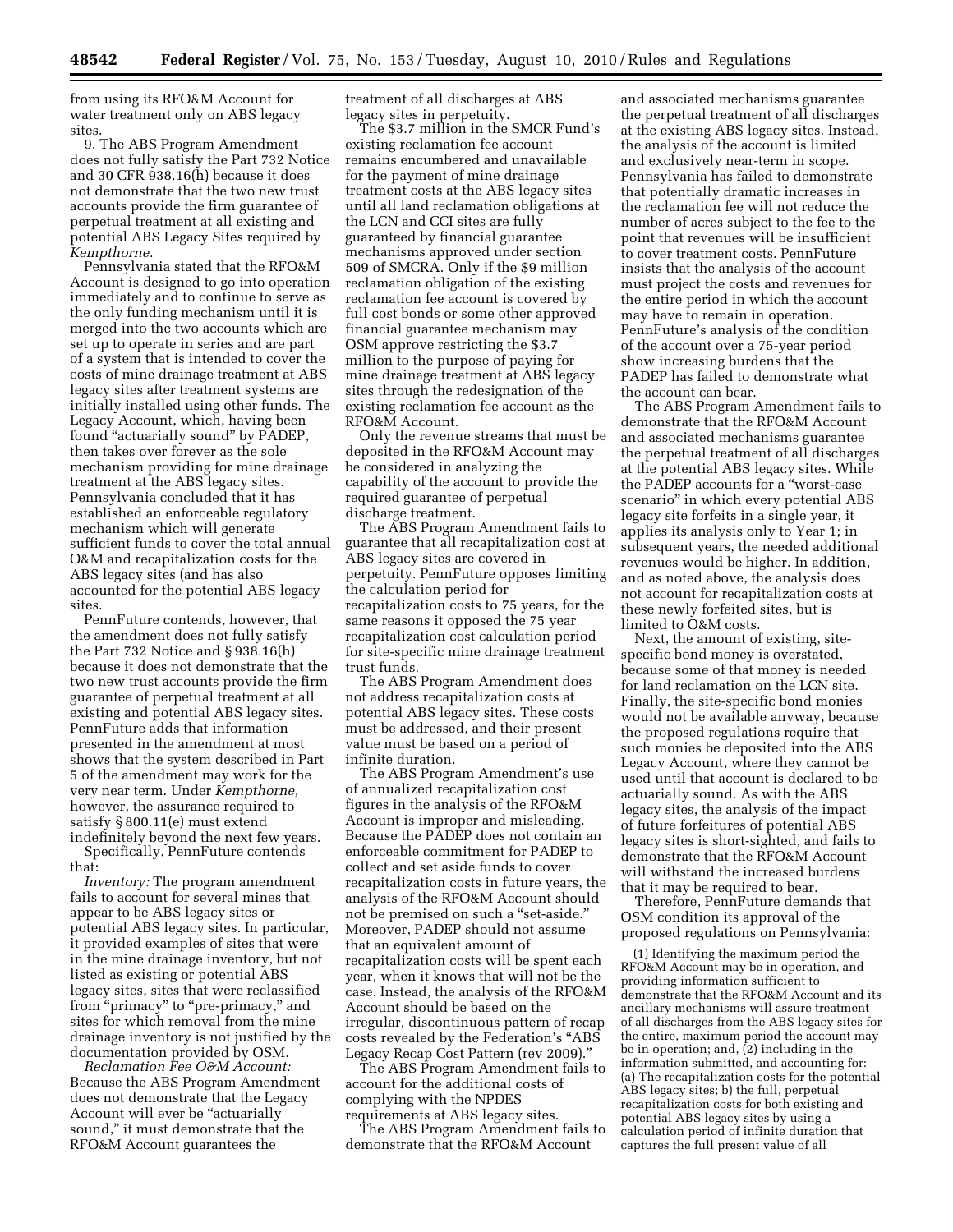recapitalization costs; and c) any additional treatment costs at the ABS legacy sites resulting from compliance with the requirements of the NPDES program.

*ABS Legacy Account (Legacy Account*): PennFuture demands that OSM codify a required amendment, requiring that before the Legacy Account may be found ''actuarially sound,'' all of the conditions identified in PennFuture's comments pertaining to site-specific trust funds for sites originally bonded under the ABS must be satisfied. In addition, PennFuture contends that the ABS Program Amendment fails to demonstrate that the Legacy Account guarantees the perpetual treatment of all discharges at the ABS legacy sites. This demonstration is critical, PennFuture argues, because once the determination of actuarial soundness is made, it applies for eternity; that is, there is no provision in the proposed regulations for reviving the reclamation fee, or tapping another source of revenue, to cover treatment and recapitalization costs in the event the ABS Legacy Account ceases to be ''actuarially sound.'' PennFuture recommends that the determination of actuarial soundness be made by an actuary.

For all of these reasons, PennFuture demands that OSM condition its partial approval of the proposed regulations on Pennsylvania:

(1) Basing the calculation of the initial, "actuarially sound" funding level of the Legacy Account on an expected gross rate of return on the Legacy Account's asset portfolio no greater than 5.25%; (2) basing the calculation of the initial, "actuarially sound'' funding level of the Legacy Account on the full present value of all future recapitalization costs for the ABS legacy sites, determined by using a calculation period of infinite duration; (3) accounting for the risk of premature failure of the mine drainage treatment systems and components of the ABS legacy sites in determining the initial, "actuarially sound" funding level of the Legacy Account; and, (4) accounting for all costs of complying with the NPDES requirements at ABS legacy sites in determining the initial, "actuarially sound" funding level of the Legacy Account.

*Summary:* OSM must impose conditions on its approval that are necessary to ensure that the new accounts and related mechanisms provide the firm guarantee of perpetual treatment. Until those conditions are satisfied, OSM may not grant full approval of Part 5 of the amendment or terminate the 732 Notice and § 938.16(h) as being fully satisfied.

Because Pennsylvania can neither guarantee nor predict when the Legacy Account will become actuarially sound, the worse-case scenario in this regard is

one in which the Legacy Account never attains actuarial soundness, and the RFO&M Account serves forever as the repository of funds for covering all treatment expenses at the ABS legacy sites. As a result, the amendment must demonstrate that the RFO&M Account and its ancillary mechanisms, even though intended to serve as only a temporary vehicle for administering the funds for discharge treatment at ABS legacy sites, nevertheless are capable of handling a worse-case scenario under which they must administer those funds permanently.

Given the lack of any proof that the Legacy Account will become actuarially sound and take over for the RFO&M Account anytime soon (or ever), the long-term sufficiency of the RFO&M Account, its capability to provide the firm financial guarantees demanded by *Kempthorne* must be proven by presentation and analysis of long-term projections.

*Response:* 

*Inventory:* PennFuture commented on the inventory of ABS discharge sites PADEP submitted in support of the program amendment and stated that the ABS Program Amendment comes up short in its listing of and accounting for existing and potential ABS legacy sites. To support its comment, PennFuture discussed eight individual sites it thought should be included on the inventory list and said that it has questions concerning the classification of additional sites.

We disagree with PennFuture's implication that OSM is prohibited from removing the 1991 732 letter and the required amendment at 30 CFR 938.16(h) until there is an undisputed listing of ABS legacy sites and discharges. We conclude it is unnecessary to delay our consideration of the proposed modifications to the Pennsylvania program until OSM, PADEP, and PennFuture agree on a final list. As proposed, the PADEP amendment would establish an ABS legacy sites definition that clearly requires treatment of any discharge on a site bonded under the ABS, regardless of past, current, or future status on the MDI ABS Sites database. In addition, the proposed amendment would create a revenue source that, through annual reviews and adjustments to the reclamation fee, accommodates changes in ABS treatment costs, including changes in the number of qualifying sites or discharges (*see* program amendment submission Appendix 12).

The tracking of the MDI ABS Sites is the responsibility of PADEP and the current database is cooperatively maintained by OSM and PADEP to

facilitate the reclamation of AMD and other pollutional discharges on sites that operated under the ABS. As essential as the MDI ABS Sites database is to OSM and PADEP, it is merely a program management tool and does not in itself determine whether a particular site is an "ABS Legacy Site." For this reason, we are not approving or disapproving the MDI ABS Sites database in this rulemaking. Because the database is not, *per se,* a component of the Pennsylvania regulatory program, any changes to the database do not need to be submitted to OSM as program amendments. Requiring database changes to be submitted as program amendments is not only unnecessary, but could also seriously delay or hinder PADEP efforts to complete required reclamation.

Our view is based upon an acceptance that the information on the MDI ABS Sites database will change as sites are reviewed and better information is collected. We believe such an approach is essential. Information on ABS sites is constantly being collected as treatment techniques and estimates are being refined. Since its inception in 1999, the database has been modified to include improved water quality information and to add ABS sites that were thought to qualify. OSM and PADEP have also had occasion to reclassify sites that no longer appear to represent an ABS treatment liability. Even with modifications being made over the last nine to ten years, the number of ABS discharges has remained relatively constant at approximately 100 discharges. OSM believes an active database management process is the best tool and approach for moving forward with reclamation while guaranteeing treatment of discharges on all qualifying sites.

In closing, we are not modifying our decision based upon PennFuture's comments concerning eight specific sites and its indication that it may have questions concerning additional sites. We conclude that delaying our decision on this program amendment until there is an undisputed list between OSM, PADEP, and PennFuture is unnecessary. If a site meets the definition of an ''ABS Legacy Site,'' the old ABS, as modified in this amendment, remains responsible for the treatment of that site, regardless of whether it is on the MDI ABS Sites database. We encourage PennFuture and any other interested parties with important information concerning ABS site eligibility and treatment to contact PADEP and provide it with sufficient details to conduct an investigation.

*RFO&M Account:* Section 86.17 (Reclamation Fee) was significantly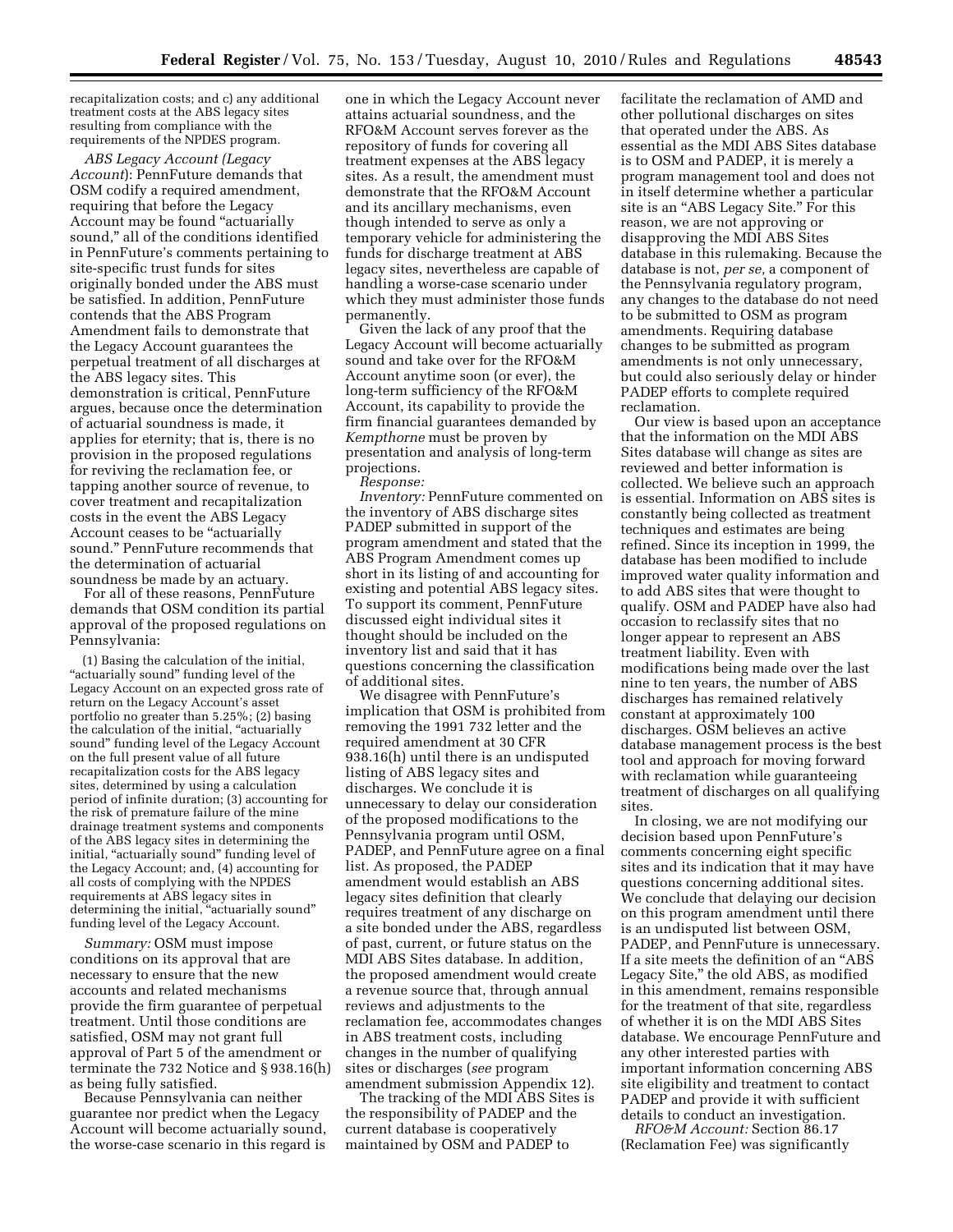revised by Pennsylvania. Under the proposed revisions, the reclamation fee amount must be set to guarantee that sufficient revenue is generated to both cover the ongoing and projected O&M costs. In addition, the fee must provide sufficient revenues to maintain, on a State fiscal year basis, a minimum account balance to protect against unforeseen cost increases. To accomplish these tasks, section 86.17 relies on the new definitions in section 86.1 (Definitions) and restrictions on the use of the funds under section 86.187 (Use of Money). Section 86.17(e) establishes, collects, and deposits an adjustable reclamation fee (currently \$100) into the RFO&M Account. Through defined procedural steps, Pennsylvania proposed annual assessments of the account balance, expected revenues, and anticipated costs. Pennsylvania proposed an adjustable fee sufficient to pay for the operation and maintenance costs of AMD treatment, including recapitalization costs and to maintain a \$3 million minimum balance in the O&M Trust Account.

Pennsylvania significantly revised section 86.187 (Use of Money) to address how funds collected under section 86.17(e) would be dedicated to AMD treatment on ABS legacy sites. Pennsylvania's submission also makes available monies collected from civil penalties assessed by the Department under the Surface Mining Conservation and Reclamation Act. Under the proposed amendment, Pennsylvania must deposit into the O&M Trust Account all civil penalty collections up to \$500,000 in a fiscal year, minus a small percentage that are required for deposit into the Pennsylvania Environmental Education Fund. While section 86.187(a) also allows, at the discretion of the Department, the deposit interest on other monies in the SMCR Fund, appropriations, donations, or fees collected from operators participating in the Conversion Assistance Program, the reclamation fees and civil penalties represent the only mandatory sources of funding. To provide a perspective on current revenues from mandatory and other sources, Pennsylvania submitted a document titled ABS Financial Summary July 2008. The summary describes various accounts in the SMCR Fund, available monies, interest, civil penalty collections, and miscellaneous sources.

Pennsylvania's proposed amendment includes discussions of AMD treatment costs on sites defined as ABS legacy sites at the time of the submission to OSM. The Primacy ABS Bond Forfeiture

Discharge Sites Status Report for July 2008 provides the forfeited primacy permits bonded under the ABS with site-specific costs for treatment facility construction, annual operation and maintenance costs (O&M), recapitalization costs (system rehabilitation/replacement), and the status of the site. The report provides that, as of July 2008, the annual estimated O&M cost for all sites was approximately \$1.35 million. Pennsylvania's proposed approach also considers annualized recapitalization cost estimates.

Pennsylvania's submission provides recapitalization costs for each year, continuing up to year 75 and estimates that for the first ten years recapitalization costs slowly escalate from approximately \$230,000 to \$302,000. Because Pennsylvania's submission proposes that recapitalization costs will be addressed on a ''pay-as-you-go'' approach, the maximum potential treatment outlay for year one is estimated to be approximately \$1,580,000.

ABS legacy site treatment through the new adjustable trust account is dependent on the expenditure of approximately \$2.07 million to construct treatment facilities. To develop the \$2.07 million estimate, Pennsylvania reviewed existing ABS legacy sites and identified 67 discharges where systems are lacking or in need of substantive refurbishing. The funding aspects of treatment facility construction are discussed in several locations in Pennsylvania's submission. In ABS Program Amendment Part 4 (Section B), Pennsylvania describes ABS legacy site treatment facility construction, provides the number of sites that have functioning treatment systems, and provides the \$2.07 million estimate. The narrative also commits to funding the facility construction effort with \$1.1 million from the Released Bond Account and the remaining amount from the General Operations Account under the Department's SMCR Fund. In addition to the analysis and commitment of funding under ABS Program Amendment Part 4, Pennsylvania submitted further support information under two additional documents; the Primacy ABS Bond Forfeiture Discharge Sites Status Report for July 2008 and the ABS Financial Summary for July 2008. These support documents identify specific site treatment facility construction estimates and confirm fund amounts under the General Operations Account and the Released Bond Account.

We acknowledge that the revenues collected from reclamation fees

(\$190,125) and from civil penalties (\$225,400.75) in 2007–2008 are less than the \$1,580,000 maximum potential treatment outlay for year one. Nonetheless, the actual amount of money needed for treatment during year one will be significantly lower than the \$1.58 million maximum, because that maximum amount is based on an assumption that all treatment facilities will have been constructed and be ready to start treating discharges at the beginning of year one. Actually, though, Pennsylvania must still complete construction of 67 facilities needed to treat mine drainage on ABS legacy sites. Disbursements from the O&M Trust Account cannot occur until the facility is constructed. At this time, we have no estimate on the degree to which disbursements from the O&M Trust Account will be postponed; however, we anticipate that it will be at least several years based upon discussions under ABS Program Amendment Part 4. In the event that treatment facility construction is accelerated and occurs sooner than anticipated, the O&M Trust Account has a balance of \$3,699,896.50 to cover additional treatment outlays until the fee can be adjusted in the following year.

Pennsylvania also submitted information on the financial risk associated with active coal mine sites that were originally under the ABS but, at the time of the submission, had no fully funded mechanism for treatment of AMD. These sites are viewed as a potential financial burden on the O&M Trust Account because in the event of forfeiture, their treatment costs must be covered. For the 44 sites that met the potential risk scenario, Pennsylvania estimated that \$1,450,000 represented a conservative AMD treatment estimate. Pennsylvania further provided that the risk to the O&M Account is minimized because some sites have bond exceeding the amount necessary for a site specific treatment trust. We accept Pennsylvania's conclusion that the risk of increased costs to the O&M Trust Account has been addressed. We agree that it is unrealistic to assume that all 44 sites would default in the same year. We also observe that the O&M Trust Account balance of \$3.7 million and the adjustable fee process are available to address short-term and long-term increases in treatment costs.

As previously discussed in our finding at Part A, concerning the proposed regulatory changes to establish a legally enforceable means of funding the O&M and recapitalization costs for the ABS legacy sites, OSM recognizes that Pennsylvania has provided an alternate system that provides sufficient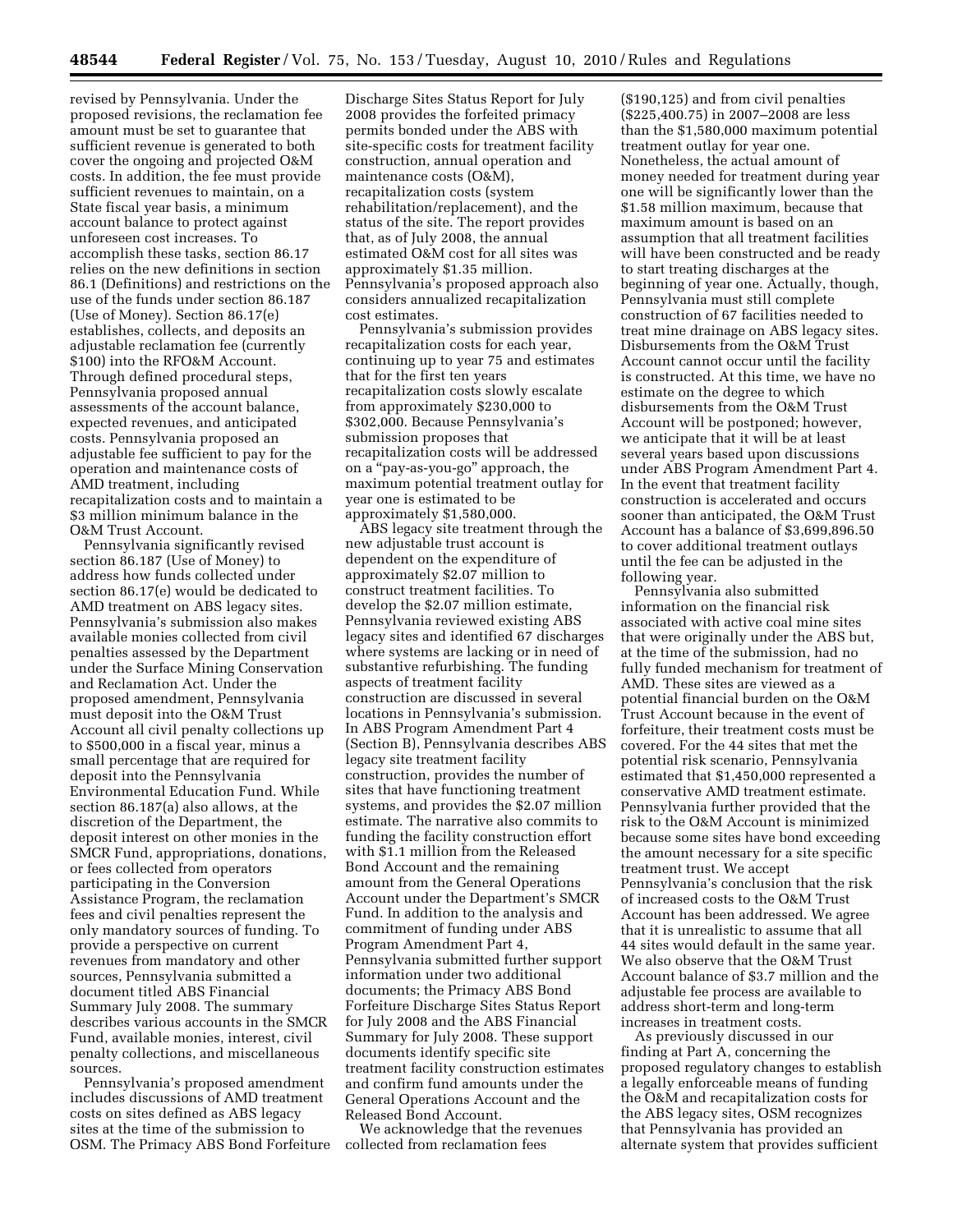funding to treat AMD pollution originating from a defined set of bond forfeiture sites (ABS legacy sites). In addition we found that the reclamation fee can be adjusted to accommodate all increases and decreases in treatment obligations, and that these provisions constitute an enforceable commitment by Pennsylvania to provide the funding needed to construct treatment facilities.

*ABS Legacy Account:* Pennsylvania also proposed an alternate funding source under § 86.17(e)(6) called the ABS Legacy Account that, when actuarially sound, could supersede the RFO&M Account as the source of funding for AMD treatment on the ABS legacy sites. Pennsylvania proposed specific conditions at section  $86.17(e)(6)(i)$  through (iii) for determining when the ABS Legacy Account is financially capable of covering the annual operation and maintenance costs for treating postmining pollutional discharges at the ABS legacy sites.

As previously discussed in our finding at Part A regarding this account, OSM did not consider this revenue to be a component of the funding required to meet any of the needs for treatment of the ABS legacy sites. Our approval of the language establishing this account, and the transfer of monies into the account is limited in that the ABS Legacy Account, and monies contained within the account, cannot be used until certain conditions are met. At that time, OSM can revisit any issue with regard to the solvency of this fund and the appropriateness of terminating the reclamation fee (or alternate revenue source).

We decline to impose any of the conditions on our approval of these two accounts demanded by PennFuture. We believe formal imposition of these conditions upon the State's approved program is unduly burdensome; it is also unnecessary, given the plain language of the regulations, which requires adjustment of the reclamation fee to account for any increased costs, and a demonstration of actuarial soundness, a defined term, for the ABS Legacy Account prior to termination of the reclamation fee. Pennsylvania's willingness, and its ability, to raise the needed additional monies through reclamation fee increases will be continually evaluated by OSM through its oversight authority. In short, the regulations create the mandate to fully fund discharge treatment costs for all existing and potential ABS legacy sites in perpetuity. The burden of ensuring the fulfillment of that mandate falls squarely on the PADEP, and indirectly on OSM, through oversight. With the

commitment already set forth in the regulations, additional conditions are simply not needed, at this time. Therefore, we decline to impose them.

10. OSM should defer ruling on the proposal to allow funding of the RFO&M Account and Legacy Account through ''appropriations'' and funding sources that are not specifically identified in the ABS Program Amendment.

PennFuture contends that one of SMCRA's bedrock principles is cost internalization; that is, the statute in general, and its bonding requirements in particular, require that the costs of reclaiming surface mining sites, including the costs of discharge treatment at those sites, must be borne by the coal industry, and not by the public. Thus, PennFuture concludes, OSM should not approve proposed regulatory language that would allow the PADEP to deposit into the RFO&M Account or Legacy Account: (1) ''appropriations \* \* \*.'' 25 Pa. Code 86.187(a)(1)(iii), 86.187(a)(2)(i); (2) fees for Conversion Assistance Program guarantees, until a statutory change removing the restriction on the use of those funds is submitted as a program amendment; (3) "other monies" from sources not specifically listed in 25 Pa. Code  $86.187(a)(1)(iii)$  and  $(a)(2)(i)$ , until the specific sources of funding are identified and submitted for approval as a program amendment; or (4) the ''permanent alternative funding sources for the RFO&M Account, 25 Pa. Code 86.17(e)(3), (e)(3)(i), (e)(3(ii), until the specific alternative source is identified, Pennsylvania submits the source as a State program amendment and OSM approves the source as a replacement for the reclamation fee. PennFuture thus asserts OSM should defer ruling on these provisions in this rulemaking for the substantive reason that the money purported to be authorized therein, with the exception of fees for Conversion Assistance Program guarantees, may come from outside the coal industry, and therefore violate the principle of cost internalization. PennFuture further asserts that OSM should also defer its decision on all of the above provisions, including the use of fees from Conversion Assistance Program guarantees, for a procedural reason: neither PennFuture nor any other interested party may provide meaningful comment on the provisions until they are submitted to OSM through the formal program amendment process. Moreover, and in the same vein, PennFuture contends that OSM cannot properly rule on the consistency of these provisions with the requirements of SMCRA and the Federal

implementing regulations until they are squarely presented to it as State program amendments.

*Response:* For the reasons set forth above in Part A of our findings, we are approving the regulatory provisions cited by PennFuture here. However, any ''alternative permanent funding source'' that would be proposed to substitute for the reclamation fee must first be submitted to us for review and may not be used to pay treatment costs on ABS legacy sites until we either approve the amendment, or decide that the mechanism need not be treated as a program amendment requiring our approval. Nothing in SMCRA or its implementing regulations explicitly prohibits the use of ''other sources'' of money, such as appropriations, to pay for reclamation of forfeited sites. If any such "other sources" are deposited into either the RFO&M Account or the Legacy Account, we will determine whether a program amendment is required before PADEP may use those monies. Further, the transfer of fees from Conversion Assistance guarantees into the RFO&M Account must be authorized by State law. Therefore, no such transfers may take place until Pennsylvania enacts the necessary statutory revision, submits it to us, and we approve it.

#### *Other Comments*

The Pennsylvania Coal Association (PCA)

The PCA commented that it supported approval of the program amendment. In its comments the PCA indicated its agreement to continue paying the \$100 per acre reclamation fee for pollutional discharges for which its members have no liability. This approval was conditioned on continuing efforts to find a permanent alternate source of funding to address such pollution.

The Mining and Reclamation Advisory Board (MRAB)

The MRAB commented generally on the process that resulted in the regulations recommended by the Board, as submitted in the program amendment. MRAB commented in support of OSM's approval of the amendment.

#### *Federal Agency Comments*

#### Mine Safety and Health Administration (MSHA)

MSHA indicated it had no comments or concerns regarding the proposed amendment.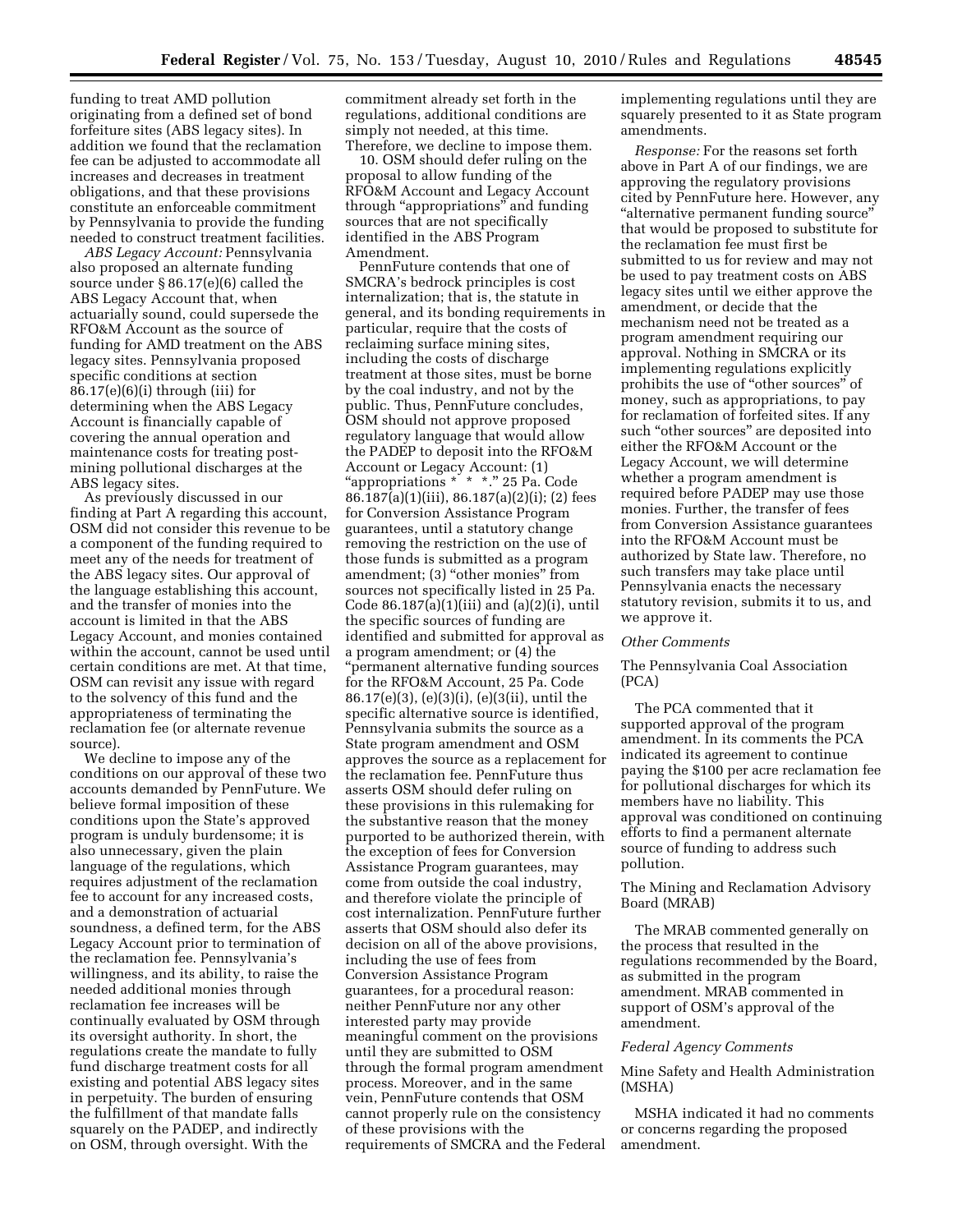#### U.S. Fish and Wildlife Service

The USFWS indicated it had no comments on the proposed amendment.

#### U.S. Environmental Protection Agency

The USEPA noted that all discharges of water from areas disturbed by surface mining shall be made in compliance with all applicable State and Federal water quality laws and regulations and with the effluent limitations for coal mining promulgated by USEPA as set forth at 40 CFR Part 434.

USEPA indicated that implementation of the State's regulations, including the proposed amendments, must comply with the CWA, the regulations implementing NPDES, and other relevant environmental statutes and regulations. EPA further noted that SMCRA and its implementing regulations, including PADEP's proposed amendments, do not supersede, modify, amend or repeal the CWA and its implementing regulations.

In other words, the EPA stated,  $\lq^* \star \lq^*$  any discharges associated with ABS legacy surface mining operations must comply with the CWA.''

*Response:* OSM agrees that approval of this amendment does not alter the State's or a permittee's responsibility for compliance with any applicable provisions of the CWA. Specifically, approval of this amendment does not alter existing or future responsibilities of the State or a permittee to address any other Federal or State agency requirements relating to treatment of post-mining pollutional discharges.

#### **V. OSM's Decision**

Based on the above findings, we are partially approving the Pennsylvania program amendment sent to us on August 1, 2008, (Administrative Record No. PA 802.43). To implement this decision, we are amending the Federal regulations at 30 CFR Part 938 which codify decisions concerning the Pennsylvania program. Pursuant to 5 U.S.C.  $553(d)(3)$ , an agency may, upon a showing of good cause, waive the 30 day delay of the effective date of a substantive rule following publication in the **Federal Register**, thereby making the final rule effective immediately.

We find that good causes exist under  $5 \text{ U.S.C. } 553\text{ (d)}\text{ (3) to make this final rule}$ effective immediately. Because Section 503(a) of SMCRA requires that the State's program demonstrate that the State has the capability of carrying out the provisions of the Act and meeting its purposes, making this regulation effective immediately will expedite that process.

Specifically, waiving the 30 day period after publication will allow

Pennsylvania to immediately implement *Executive Order 13132—Federalism*  these new provisions that are designed to bring more financial resources to bear toward the abatement of water pollution on permitted and abandoned mine sites in the State. Improved water quality will thus inure more quickly to the benefit of the citizens of the Commonwealth of Pennsylvania. Therefore, under 5 U.S.C. 553(d)(3), this rule will be effective immediately.

In addition, for the reason set forth in our findings, we are revising the required amendment at 30 CFR 938.16(h) to require Pennsylvania, within the time provided therein, to ensure that its program provides suitable, enforceable funding mechanisms that are sufficient to guarantee coverage of the full cost of land reclamation at all sites originally permitted and bonded under the ABS. Satisfaction of the revised required program amendment at 30 CFR 938.16(h) will likewise constitute satisfaction of the remaining requirements of the October 1, 1991, 732 letter.

#### **VI. Procedural Determinations**

*Executive Order 12630—Takings* 

This rule does not have takings implications. This determination is based on the analysis performed for the counterpart Federal regulation.

### *Executive Order 12866—Regulatory Planning and Review*

This rule is exempted from review by the Office of Management and Budget under Executive Order 12866.

#### *Executive Order 12988—Civil Justice Reform*

The Department of the Interior has conducted the reviews required by Section 3 of Executive Order 12988 and has determined that this rule meets the applicable standards of Subsections (a) and (b) of that section. However, these standards are not applicable to the actual language of State regulatory programs and program amendments because each program is drafted and promulgated by a specific State, not by OSM. Under Sections 503 and 505 of SMCRA (30 U.S.C. 1253 and 1255) and the Federal regulations at 30 CFR 730.11, 732.15, and 732.17(h)(10), decisions on proposed State regulatory programs and program amendments submitted by the States must be based solely on a determination of whether the submittal is consistent with SMCRA and its implementing Federal regulations and whether the other requirements of 30 CFR Parts 730, 731, and 732 have been met.

This rule does not have Federalism implications. SMCRA delineates the roles of the Federal and State governments with regard to the regulation of surface coal mining and reclamation operations. One of the purposes of SMCRA is to "establish a nationwide program to protect society and the environment from the adverse effects of surface coal mining operations.'' Section 503(a)(1) of SMCRA requires that State laws regulating surface coal mining and reclamation operations be ''in accordance with'' the requirements of SMCRA, and section 503(a)(7) requires that State programs contain rules and regulations ''consistent with'' regulations issued by the Secretary pursuant to SMCRA.

#### *Executive Order 13175—Consultation and Coordination With Indian Tribal Government*

In accordance with Executive Order 13175, we have evaluated the potential effects of this rule on Federallyrecognized Indian Tribes and have determined that the rule does not have substantial direct effects on one or more Indian Tribes, on the relationship between the Federal Government and Indian Tribes, or on the distribution of power and responsibilities between the Federal Government and Indian Tribes. The basis for this determination is that our decision is on a State Regulatory program and does not involve a Federal Regulation involving Indian Lands.

#### *Executive Order 13211—Regulations That Significantly Affect the Supply, Distribution, or Use of Energy*

On May 18, 2001, the President issued Executive Order 13211 which requires agencies to prepare a Statement of Energy Effects for a rule that is (1) considered significant under Executive Order 12866, and (2) likely to have a significant adverse effect on the supply, distribution, or use of energy. Because this rule is exempt from review under Executive Order 12866 and is not expected to have a significant adverse effect on the supply, distribution, or use of energy, a Statement of Energy Effects is not required.

#### *National Environmental Policy Act*

This rule does not require an environmental impact statement because section 702(d) of SMCRA (30 U.S.C. 1292(d)) provides that agency decisions on proposed State regulatory program provisions do not constitute major Federal actions within the meaning of section 102(2)(C) of the National Environmental Policy Act (42 U.S.C. 4332(2)(C)).